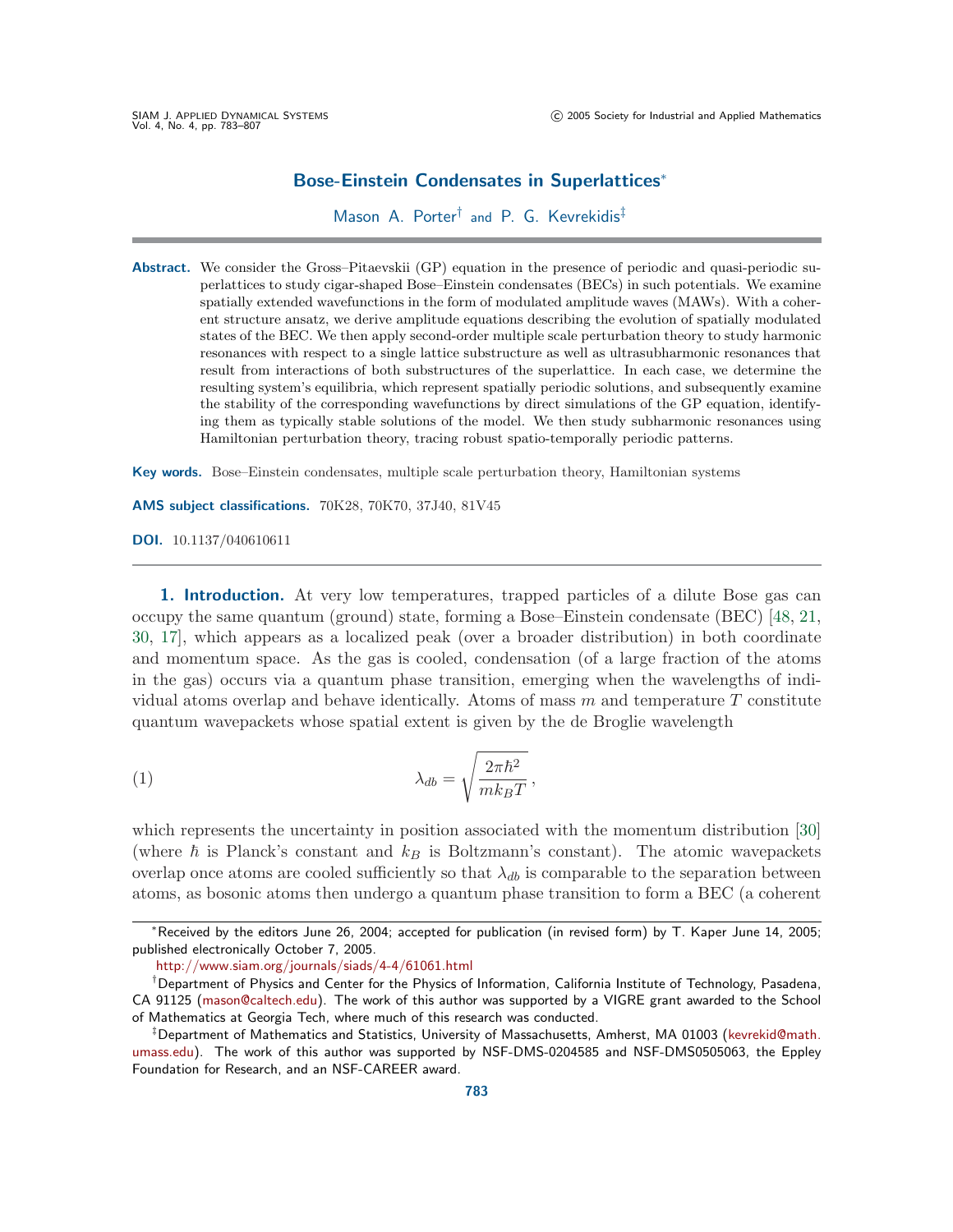cloud of atoms). Although condensation constitutes a quantum phenomenon, such "matter waves" can often be observed macroscopically, with the number of condensed atoms  $N$  ranging from several thousand (or less) to several million (or more) [\[21\]](#page-22-0).

BECs were first observed experimentally in 1995 in dilute alkali gases such as vapors of rubidium and sodium  $[4, 22]$  $[4, 22]$  $[4, 22]$ . In these experiments, atoms were confined in magnetic traps, evaporatively cooled to a fraction of a microkelvin, left to expand by switching off the confining trap, and subsequently imaged with optical methods. A sharp peak in the velocity distribution was observed below a critical temperature, indicating that condensation had occured (as the alkali atoms were now condensed in the same (ground) state). Under the typical confining conditions of experimental settings, BECs are inhomogeneous, so condensates arise as a localized object not only in momentum space but also in coordinate space.

The macroscopic observability of the condensates in coordinate and momentum space has led to novel methods of investigating quantities such as energy and density distributions, interference phenomena, the frequencies of collective excitations, and the temperature dependence of BECs, among others [\[21\]](#page-22-0) (for comprehensive reviews, the interested reader should consult [\[48,](#page-23-0) [57\]](#page-24-0)). Another consequence of this inhomogeneity is that the effects of two-body interactions are greatly enhanced, despite the fact that Bose gases are extremely dilute (with the average distance between atoms typically more than ten times the range of interatomic forces). For example, these interactions reduce the condensate's central density and enlarge the size of the condensate cloud, which becomes macroscopic and can be measured directly with optical imaging methods.

BECs have two characteristic length scales. The condensate density varies on the scale of the harmonic oscillator length  $a_{ho} = \sqrt{\hbar/(m\omega_{ho})}$  (which is typically on the order of a few microns), where  $\omega_{ho} = (\omega_x \omega_y \omega_z)^{1/3}$  is the geometric mean of the trapping frequencies. The "coherence length" (or "healing length"), determined by balancing the quantum pressure and the condensate's interaction energy, is  $\chi = 1/\sqrt{8\pi |a|\bar{n}}$  (and is also typically on the order of a few microns), where  $\bar{n}$  is the mean particle density and  $a$ , the (two-body) s-wave scattering length, is determined by the atomic species of the condensate. Interactions between atoms are repulsive when  $a > 0$  and attractive when  $a < 0$ . For a dilute ideal gas,  $a \approx 0$ . The length scales in BECs should be contrasted with those in systems like superfluid helium, in which the effects of inhomogeneity occur on a microscopic scale fixed by the interatomic distance [\[21\]](#page-22-0).

If considering only two-body mean-field interactions, a dilute Bose–Einstein gas near zero temperature can be modeled using a cubic nonlinear Schrödinger equation (NLS) with an external potential, which is also known as the Gross–Pitaevskii (GP) equation. This is written  $[21]$  as

(2) 
$$
i\hbar\Psi_t = \left(-\frac{\hbar^2\nabla^2}{2m} + g_0|\Psi|^2 + \mathcal{V}(\vec{r})\right)\Psi,
$$

where  $\Psi = \Psi(\vec{r}, t)$  is the condensate wave function normalized to the number of atoms,  $V(\vec{r})$ is the external potential, and the effective interaction constant is  $g_0 = [4\pi\hbar^2 a/m][1 + O(\zeta^2)],$ where  $\zeta \equiv \sqrt{|\Psi|^2 |a|^3}$  is the dilute-gas parameter [\[21,](#page-22-0) [35,](#page-23-0) [7\]](#page-22-0).

BECs are modeled in the quasi-one-dimensional (quasi-1D) regime when the transverse dimensions of the condensate are on the order of its healing length and its longitudinal dimension is much larger than its transverse ones [\[13,](#page-22-0) [14,](#page-22-0) [12,](#page-22-0) [21\]](#page-22-0). In this regime, one employs the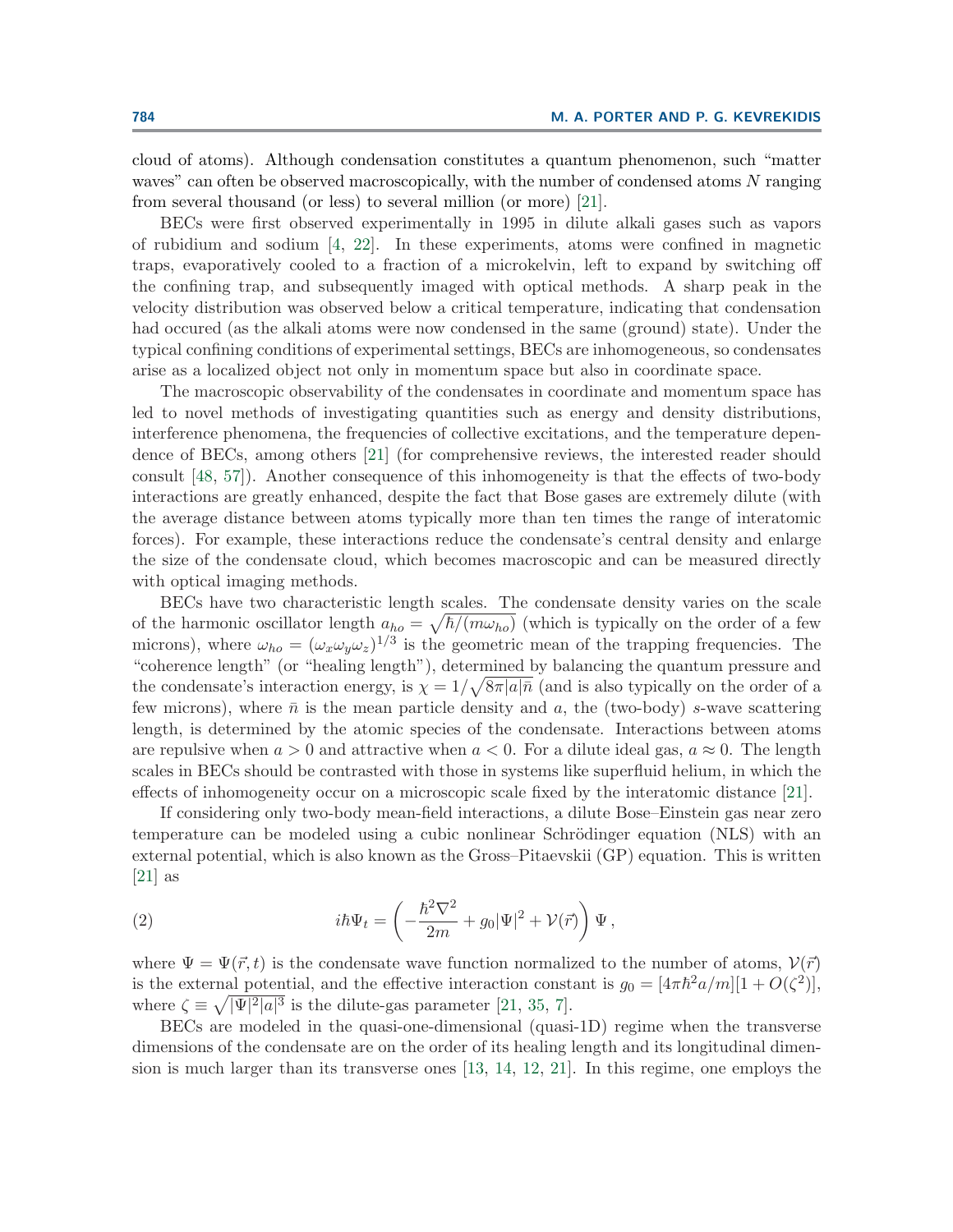<span id="page-2-0"></span>1D limit of a 3D mean-field theory (generated by averaging in the transverse plane) rather than a true 1D mean-field theory, which would be appropriate were the transverse dimension on the order of the atomic interaction length or the atomic size [\[13,](#page-22-0) [55,](#page-24-0) [8\]](#page-22-0). The resulting 1D equation is [\[55,](#page-24-0) [21\]](#page-22-0)

(3) 
$$
i\hbar u_t = -\left[\frac{\hbar^2}{2m}\right]u_{xx} + g|u|^2u + V(x)u,
$$

where  $u, g$ , and  $V$  are, respectively, the rescaled 1D wave function ("order parameter"), interaction constant, and external trapping potential. The quantity  $|u|^2$  gives the atomic number density. The self-interaction parameter  $q$  is tunable (even its sign), because the scattering length a can be adjusted using magnetic fields in the vicinity of a Feshbach resonance [\[24,](#page-22-0) [34\]](#page-23-0). The manipulation of Feshbach resonances has become one of the most active areas in the study of ultracold atoms, as (for example) numerous research groups are investigating the intermediate regime between molecular condensates and degenerate Fermi gases (the so-called BEC-BCS crossover regime). Theoretical algorithms for manipulating  $a$ , such as alternating it periodically between positive and negative values, have been developed by analogy with "dispersion management" in nonlinear optics.

In forming a BEC, the atoms are trapped using a confining magnetic or optical potential  $V(x)$ , which is then turned off so that the gas can expand and be imaged. In early experiments, only parabolic ("harmonic") potentials were employed, but a wide variety of potentials can now be constructed experimentally. In addition to harmonic traps, these include double-well traps (see, e.g., [\[5\]](#page-22-0) and references therein), periodic lattices (see, e.g., [\[11\]](#page-22-0) for a review), superlattices [\[47,](#page-23-0) [54\]](#page-24-0) (which can be either periodic or quasi-periodic), and superpositions of lattices or superlattices with harmonic traps. Optical lattices and superlattices are created using counterpropagating laser beams, and higher-dimensional versions of many of the aforementioned potentials have also been achieved experimentally.

The existence of quasi-1D ("cigar-shaped") BECs motivates the study of lower-dimensional models such as (3). The case of periodic and quasi-periodic potentials without a confining trap along the longitudinal dimension of the lattice is of particular theoretical and experimental interest. Such potentials have been used, for example, to study Josephson effects [\[3\]](#page-22-0), squeezed states [\[45\]](#page-23-0), Landau–Zener tunneling and Bloch oscillations [\[42\]](#page-23-0), and the transition between superfluidity and Mott insulation at both the classical [\[56,](#page-24-0) [19\]](#page-22-0) and quantum [\[28\]](#page-23-0) levels. Moreover, with each lattice site occupied by one alkali atom in its ground state, BECs in optical lattices show promise as registers in quantum computers [\[52,](#page-23-0) [58\]](#page-24-0).

In experiments, a weak harmonic trap is typically used on top of the optical lattice (OL) or optical superlattice (OSL) to prevent the particles from escaping. The lattice is also generally turned on after the trap. If one wishes to include the trap in theoretical analyses, then  $V(x)$ is modeled by

(4) 
$$
V(x) = V_1 \cos(\kappa_1 x) + V_2 \cos(\kappa_2 x) + V_h x^2,
$$

where  $\kappa_1$  is the primary lattice wavenumber,  $\kappa_2 > \kappa_1$  is the secondary lattice wavenumber,  $V_1$ and  $V_2$  are the associated lattice amplitudes, and  $V_h$  represents the magnitude of the harmonic trap. Note that  $V_1$ ,  $V_2$ ,  $V_h$ ,  $\kappa_1$ , and  $\kappa_2$  can all be tuned experimentally, so that the external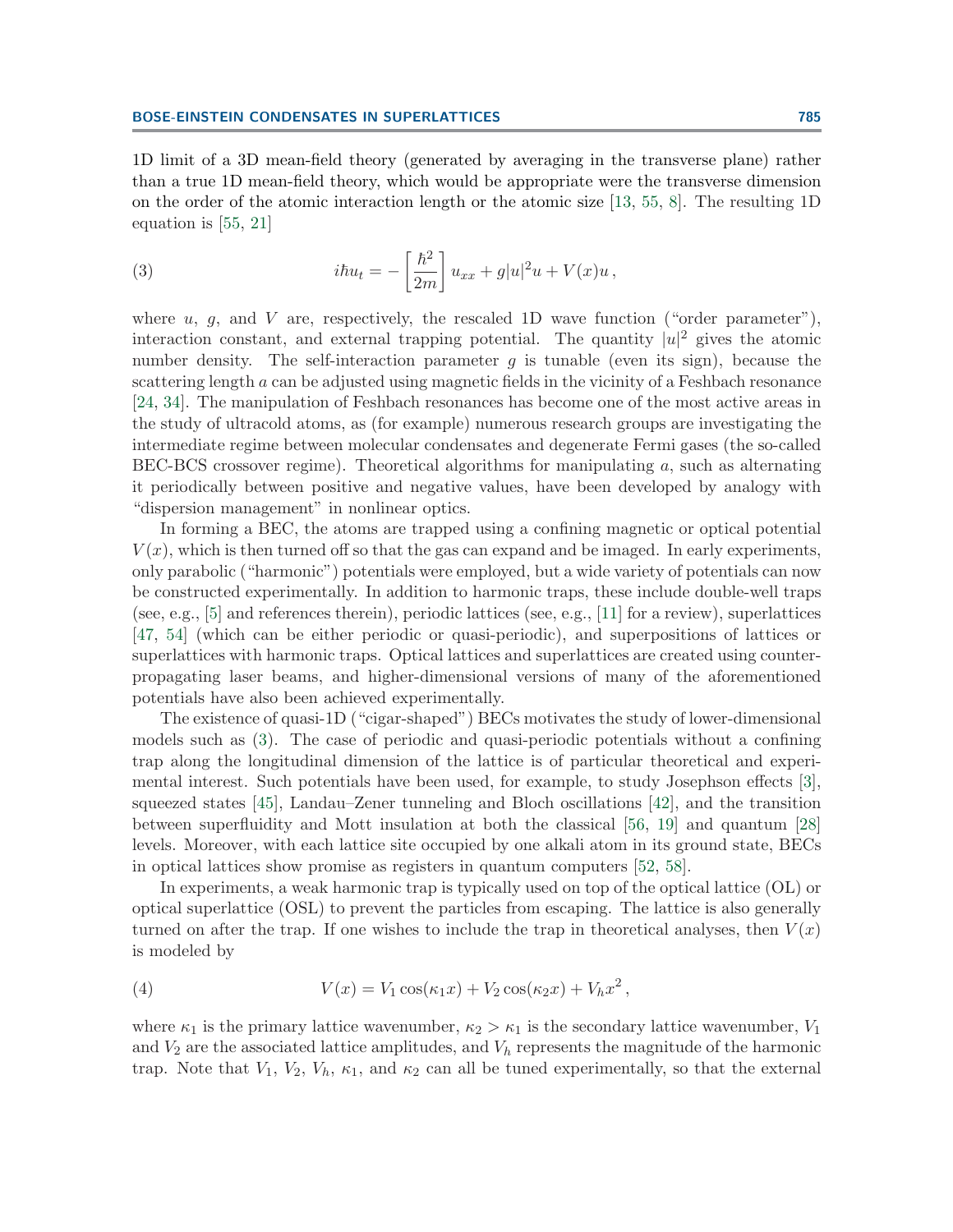potential's length scales are easily manipulated. The sinusoidal terms in [\(4\)](#page-2-0) dominate for small x, but the harmonic trap otherwise becomes quickly dominant. When  $V_h \ll V_1, V_2$ , the potential is dominated by its periodic (or quasi-periodic) contributions for many periods [\[18,](#page-22-0) [50\]](#page-23-0). BECs in OLs with up to 200 wells have been created experimentally [\[46\]](#page-23-0).

In this work, we let  $V_h = 0$  and focus on OL and OSL potentials. Spatially periodic potentials have been employed in experimental studies of BECs [\[29,](#page-23-0) [3,](#page-22-0) [45,](#page-23-0) [42,](#page-23-0) [28,](#page-23-0) [52\]](#page-23-0) and have also been studied theoretically [\[13,](#page-22-0) [10,](#page-22-0) [20,](#page-22-0) [41,](#page-23-0) [2,](#page-21-0) [39,](#page-23-0) [40,](#page-23-0) [43,](#page-23-0) [49,](#page-23-0) [56,](#page-24-0) [38,](#page-23-0) [33\]](#page-23-0); see also the recent reviews [\[32,](#page-23-0) [31\]](#page-23-0). In experiments reported in 2003, BECs were loaded into OSLs with  $\kappa_2 = 3\kappa_1$  [\[47\]](#page-23-0). However, there has thus far been very little theoretical research on BECs in superlattice potentials [\[54,](#page-24-0) [23,](#page-22-0) [37,](#page-23-0) [25\]](#page-22-0). In this work, we consider both periodic (rational  $\kappa_2/\kappa_1$ ) and quasi-periodic (irrational  $\kappa_2/\kappa_1$ ) OSLs.

We focus here on spatially extended solutions rather than on localized waves (solitons). For BECs loaded into OSLs, the interest in such extended wavefunctions is twofold. First, BECs were successfully loaded into OSL potentials in recent experiments [\[47\]](#page-23-0) (in which extended solutions were observed). Second, modified amplitude waves (MAWs) in BECs in OSLs can be used to study period-multiplied states and generalizations thereof [\[49,](#page-23-0) [50,](#page-23-0) [51\]](#page-23-0).

On the first front, <sup>87</sup>Rb atoms were loaded into an OSL by the sequential creation of two lattice structures. The atoms were initially loaded into every third site of an OL. A second periodic structure was subsequently added so that the atoms could be transferred from longperiod lattice sites to corresponding short-period lattice sites in a patterned loading.

On the second front, Machholm et al. [\[39\]](#page-23-0) studied period-doubled states (in  $|u|^2$ ), interpreting them as soliton trains in an attempt to explain experimental studies by Cataliotti et al. [\[19\]](#page-22-0), who observed superfluid current disruption in chains of weakly coupled BECs in OL potentials. More recently, experimental observations of period-doubled wavefunctions in BECs in OL potentials have now been reported [\[26\]](#page-22-0). From a dynamical systems perspective, period-multiplied states arise at the center of Kolmogorov–Arnold–Moser (KAM) islands in phase space; the location and size of such islands has been estimated using Hamiltonian perturbation theory and multiple scale analysis [\[49,](#page-23-0) [50,](#page-23-0) [51\]](#page-23-0).

In this study, we investigate spatially extended solutions of BECs in periodic and quasiperiodic OSLs. We apply a coherent structure ansatz to [\(3\)](#page-2-0), yielding a parametrically forced Duffing equation describing the spatial evolution of the field. We employ second-order multiple scale perturbation theory to study its periodic orbits (the MAWs) and illustrate their dynamical stability with numerical simulations of the GP equation. We consider harmonic  $(1:1)$  resonances and two types of ultrasubharmonic resonances—resulting from, respectively, "additive"  $(2:1+1)$  and "subtractive"  $(2:1-1)$  interactions—all of which arise at the  $O(\varepsilon^2)$ level of analysis. Because ultrasubharmonic resonances result from the interaction of multiple substructures of the superlattice, they cannot occur in BECs loaded into regular OLs. We then explore subharmonic resonances using Hamiltonian perturbation theory, identifying various relevant patterns including quasi-stationary ones (with weak amplitude oscillations) and spatio-temporally breathing ones (see the details below).

We structure the rest of our presentation as follows: We first introduce MAWs and use multiple scale perturbation theory to derive "slow flow" dynamical equations that describe the resonance phenomena under consideration. We analyze these equations and construct MAW solutions, whose stability we test with direct numerical simulations of the GP equations. We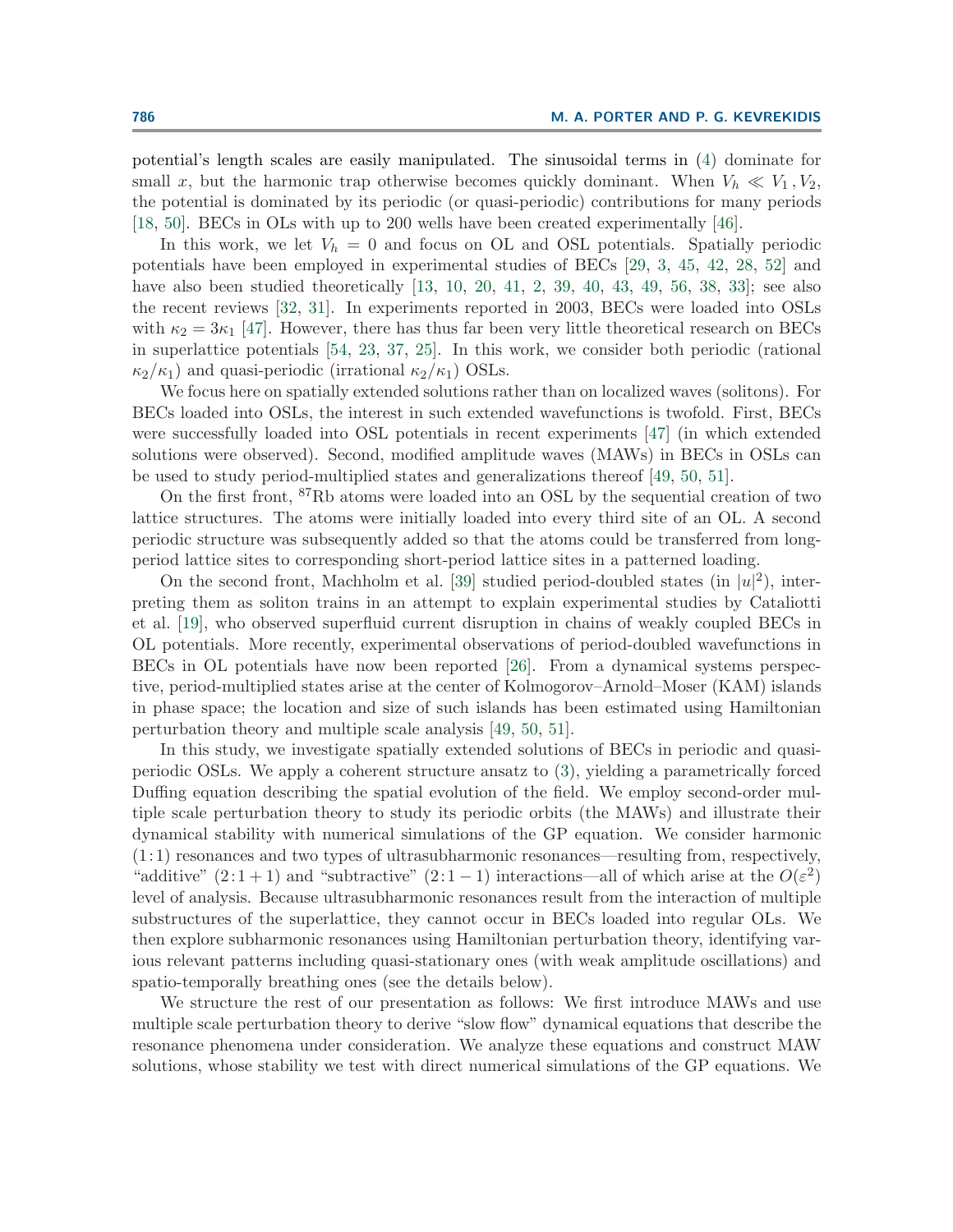<span id="page-4-0"></span>then examine subharmonic resonances using Hamiltonian perturbation theory and additional numerics. Finally, we summarize our findings and present our conclusions.

**2. Modulated amplitude waves.** To study MAWs, we employ the ansatz

(5) 
$$
u(x,t) = R(x) \exp(i[\theta(x) - \mu t]).
$$

When such (temporally periodic) coherent structures (5) are also spatially periodic, they are called MAWs [\[16,](#page-22-0) [15\]](#page-22-0). The orbital stability of MAWs for the cubic NLS with elliptic potentials has been studied by Bronski and colleagues [\[13,](#page-22-0) [12,](#page-22-0) [14\]](#page-22-0). To obtain stability information about sinusoidal potentials, one takes the limit as the elliptic modulus k approaches zero [\[36\]](#page-23-0). When  $V(x)$  is periodic, the resulting MAWs generalize the Bloch modes that occur in the theory of linear systems with periodic potentials [\[53,](#page-24-0) [6,](#page-22-0) [38,](#page-23-0) [10,](#page-22-0) [20\]](#page-22-0). In this work, we extend recent studies [\[49,](#page-23-0) [50\]](#page-23-0) of the dynamical behavior of MAWs for BECs in lattice potentials to superlattice potentials.

Inserting  $(5)$  into  $(3)$ , equating the real and imaginary components of the resulting equation, and defining  $S := R'$  yields the following 2D system of nonlinear ordinary differential equations:

$$
R' = S,
$$
  
\n
$$
S' = \frac{c^2}{R^3} - \frac{2m\mu R}{\hbar} + \frac{2mg}{\hbar^2}R^3 + \frac{2m}{\hbar^2}V(x)R.
$$

The parameter  $c$  is given by the relation

(6) 
$$
\theta'(x) = \frac{c}{R^2},
$$

which indicates conservation of "angular momentum" [\[13\]](#page-22-0). Constant phase solutions (i.e., standing waves), which constitute an important special case, satisfy  $c = 0$ . In the rest of the paper, we restrict ourselves to this class of solutions, so that

(7) 
$$
R' = S, \nS' = -\frac{2m\mu R}{\hbar} + \frac{2mg}{\hbar^2}R^3 + \frac{2m}{\hbar^2}V(x)R.
$$

We consider the case with  $V_h = 0$  (which implies, in practice, that the harmonic trap is negligible with respect to the OSL potential for the domain of interest) and define

(8) 
$$
\tilde{\delta} := \frac{2m\mu}{\hbar}, \quad \varepsilon \tilde{\alpha} := -\frac{2mg}{\hbar^2}, \quad \tilde{V}(x) := -\frac{2m}{\hbar^2} V(x),
$$

where

(9) 
$$
\tilde{V}(x) = \varepsilon[\tilde{V}_1 \cos(\kappa_1 x) + \tilde{V}_2 \cos(\kappa_2 x)];
$$

the parameters  $\delta$ ,  $\tilde{\alpha}$ , and  $\tilde{V}_j$  are  $O(1)$  quantities; and the lattice wavenumbers  $\kappa_j$  can either be commensurate (rational multiples of each other) or incommensurate, so that the OSL can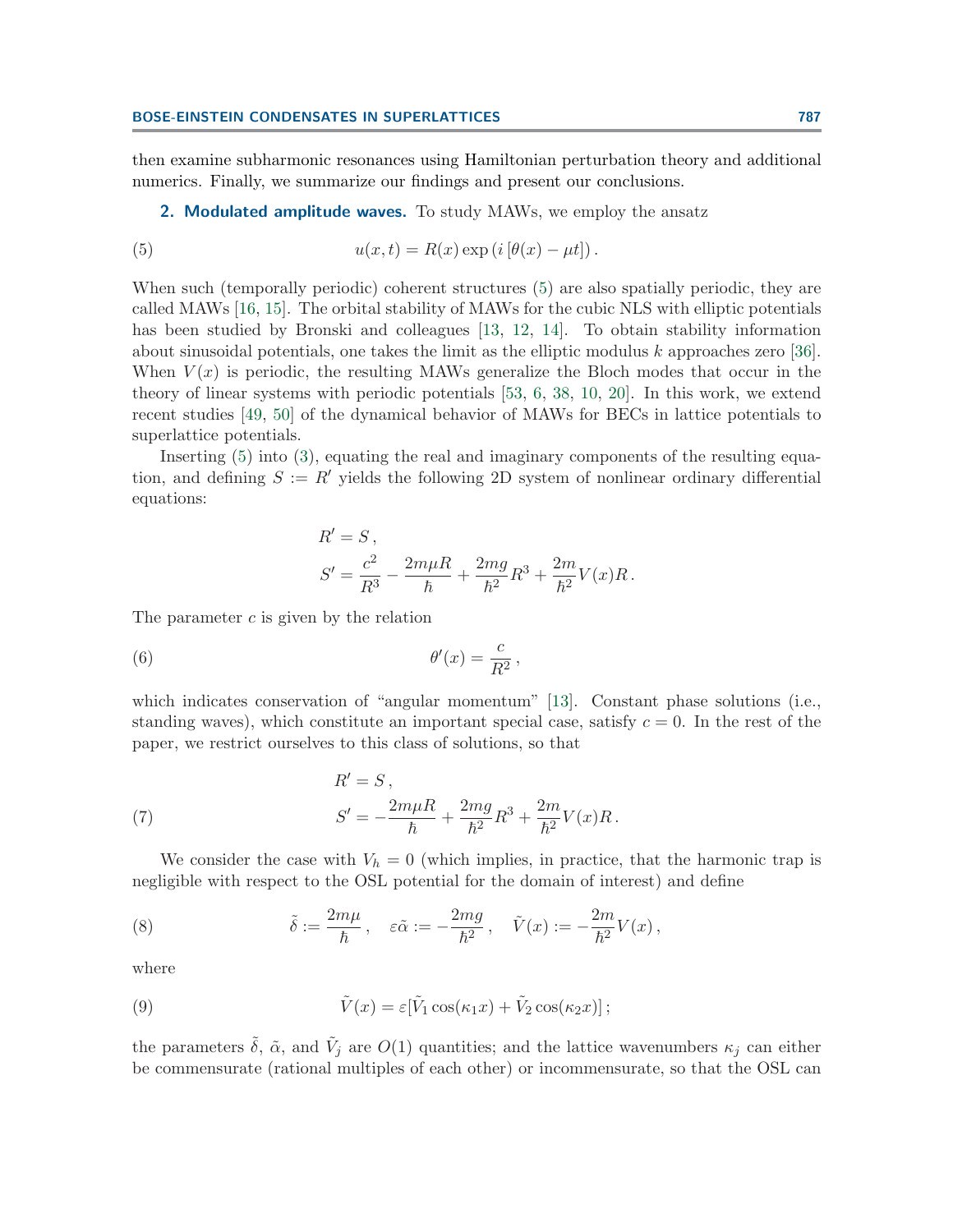<span id="page-5-0"></span>be, respectively, either periodic or quasi-periodic. We let  $\kappa_2 > \kappa_1$  without loss of generality, so that  $\kappa_1$  is the primary lattice wavenumber. In our numerical simulations, we focus on the case  $\kappa_2 = 3\kappa_1$ , which has been achieved experimentally [\[47\]](#page-23-0).

For notational convenience, we drop the tildes from  $\tilde{\delta}$ ,  $\tilde{\alpha}$ , and  $\tilde{V}_j$ , so that [\(7\)](#page-4-0) is written in the form of a forced second-order ODE as

(10) 
$$
R'' + \delta R + \varepsilon \alpha R^3 + \varepsilon R[V_1 \cos(\kappa_1 x) + V_2 \cos(\kappa_2 x)] = 0.
$$

In this paper, we consider the case  $\delta > 0$  corresponding to a positive chemical potential.

**3. Multiple scale perturbation theory and spatial resonances.** To employ multiple scale perturbation theory [\[9,](#page-22-0) [53\]](#page-24-0), we define "slow space"  $\eta := \varepsilon x$  and "stretched space"

(11) 
$$
\xi := bx = [1 + \varepsilon b_1 + \varepsilon^2 b_2 + O(\varepsilon^3)]x.
$$

We then expand the wavefunction amplitude  $R$  in a power series,

(12) 
$$
R = R_0 + \varepsilon R_1 + \varepsilon^2 R_2 + O(\varepsilon^3),
$$

and stretch the spatial dependence in the OSL potential, which is then written

(13) 
$$
\overline{V}(\xi) = V_1 \cos(\kappa_1 \xi) + V_2 \cos(\kappa_2 \xi).
$$

Inserting these expansions, (10) becomes

$$
[1 + b_1\varepsilon + b_2\varepsilon^2 + O(\varepsilon^3)]^2 \left[ \frac{\partial^2 R_0}{\partial \xi^2} + \varepsilon \frac{\partial^2 R_1}{\partial \xi^2} + \varepsilon^2 \frac{\partial^2 R_2}{\partial \xi^2} + O(\varepsilon^3) \right] + 2\varepsilon \left[ 1 + b_1\varepsilon + b_2\varepsilon^2 + O(\varepsilon^3) \right] \left[ \frac{\partial^2 R_0}{\partial \xi \partial \eta} + \varepsilon \frac{\partial^2 R_1}{\partial \xi \partial \eta} + \varepsilon^2 \frac{\partial^2 R_2}{\partial \xi \partial \eta} + O(\varepsilon^3) \right] + \varepsilon^2 \left[ \frac{\partial^2 R_0}{\partial \eta^2} + \varepsilon \frac{\partial^2 R_1}{\partial \eta^2} + \varepsilon^2 \frac{\partial^2 R_2}{\partial \eta^2} + O(\varepsilon^3) \right] + \delta \left[ R_0 + \varepsilon R_1 + \varepsilon^2 R_2 + O(\varepsilon^3) \right] + \varepsilon \alpha \left[ R_0 + \varepsilon R_1 + \varepsilon^2 R_2 + O(\varepsilon^3) \right]^3 + \varepsilon \left[ R_0 + \varepsilon R_1 + \varepsilon^2 R_2 + O(\varepsilon^3) \right] \left[ V_1 \cos(\kappa_1 \xi) + V_2 \cos(\kappa_2 \xi) \right] = 0.
$$

To perform multiple scale analysis, we equate the coefficients of terms of different order (in  $\varepsilon$ ) in turn. At  $O(1) = O(\varepsilon^0)$ , we obtain

$$
\frac{\partial^2 R_0}{\partial \xi^2} + \delta R_0 = 0 \,,
$$

which has the solution

(15) 
$$
R_0(\xi, \eta) = A(\eta) \cos(\sqrt{\delta}\xi) + B(\eta) \sin(\sqrt{\delta}\xi),
$$

for slowly varying amplitudes  $A(\eta)$ ,  $B(\eta)$ , equations of motion for which arise at  $O(\varepsilon)$ .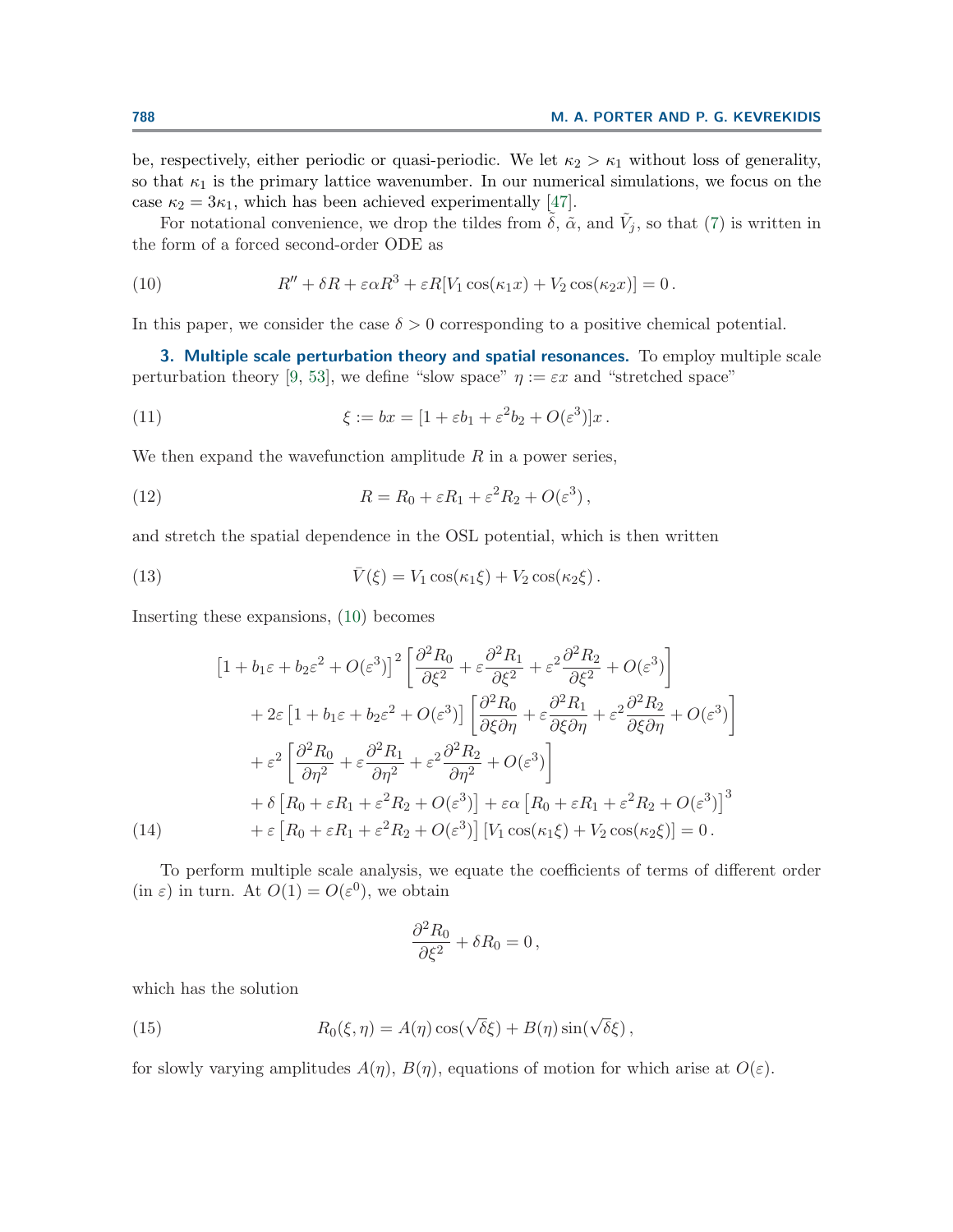<span id="page-6-0"></span>Equating coefficients at  $O(\varepsilon)$  yields

$$
\frac{\partial^2 R_1}{\partial \xi^2} + \delta R_1 = \left[ 2b_1 \delta A - 2\sqrt{\delta} B' - \frac{3}{4} \alpha A (A^2 + B^2) \right] \cos(\sqrt{\delta}\xi)
$$
  
+ 
$$
\left[ 2b_1 \delta B + 2\sqrt{\delta} A' - \frac{3}{4} \alpha B (A^2 + B^2) \right] \sin(\sqrt{\delta}\xi)
$$
  
+ 
$$
\frac{\alpha A}{4} [-A^2 + 3B^2] \cos(3\sqrt{\delta}\xi) + \frac{\alpha B}{4} [-3A^2 + B^2] \sin(3\sqrt{\delta}\xi)
$$
  
+ 
$$
\frac{V_1 A}{2} \cos([k_1 - \sqrt{\delta}]\xi) + \frac{V_1 A}{2} \cos([k_1 + \sqrt{\delta}]\xi)
$$
  
- 
$$
\frac{V_1 B}{2} \sin([k_1 - \sqrt{\delta}]\xi) + \frac{V_1 B}{2} \sin([k_1 + \sqrt{\delta}]\xi)
$$
  
+ 
$$
\frac{V_2 A}{2} \cos([k_2 - \sqrt{\delta}]\xi) + \frac{V_2 A}{2} \cos([k_2 + \sqrt{\delta}]\xi)
$$
  
(16) 
$$
- \frac{V_2 B}{2} \sin([k_2 - \sqrt{\delta}]\xi) + \frac{V_2 B}{2} \sin([k_2 + \sqrt{\delta}]\xi).
$$

For  $R_1(\xi,\eta)$  to be bounded, the coefficients of the secular terms in (16) must vanish [\[53,](#page-24-0) [9\]](#page-22-0). For  $n_1(\xi, \eta)$  to be bounded, the coencients of the securar terms in (10) must vanish [35, 9].<br>The harmonics  $\cos(\sqrt{\delta}\xi)$  and  $\sin(\sqrt{\delta}\xi)$  are always secular, whereas  $\cos(3\sqrt{\delta}\xi)$  and  $\sin(3\sqrt{\delta}\xi)$ are never secular. The other harmonics are secular only in the case of 2 : 1 subharmonic are never secular. The other narmonics are secular only in the case of  $2 : 1$  subharmonic<br>resonances [\[49,](#page-23-0) [50\]](#page-23-0), which can occur with respect to either the primary ( $\kappa_1 = 2\sqrt{\delta}$ ) or secresonances [49, 50], which can occur with respect to either the primary ( $\kappa_1 = 2\sqrt{v}$ ) or secondary ( $\kappa_2 = 2\sqrt{\delta}$ ) sublattice. We will consider the situation in which (16) is nonresonant and turn our attention to other resonant situations at  $O(\varepsilon^2)$  that arise from interactions between the two lattice substructures. Our  $O(\varepsilon^2)$  analysis below can be repeated in the presence of 2 : 1 resonances. At  $O(\varepsilon)$ , one obtains either no resonance, a long-wavelength subharmonic resonance, or a short-wavelength subharmonic resonance.

Equating the coefficients of the secular terms to zero in (16) yields the following equations of motion describing the slow dynamics:

(17) 
$$
A' = -b_1\sqrt{\delta}B + \frac{3\alpha}{8\sqrt{\delta}}B(A^2 + B^2),
$$

$$
B' = b_1\sqrt{\delta}A - \frac{3\alpha}{8\sqrt{\delta}}A(A^2 + B^2).
$$

We convert (17) to polar coordinates with  $A(\eta) = C \cos[\varphi(\eta)]$  and  $B(\eta) = C \sin[\varphi(\eta)]$  and see immediately that each circle of constant  $C$  is invariant. The dynamics on each circle is given by

(18) 
$$
\varphi(\eta) = \varphi(0) + \left[b_1\sqrt{\delta} - \frac{3\alpha}{8\sqrt{\delta}}C^2\right]\eta.
$$

We examine the special circle of equilibria, corresponding to periodic orbits of  $(3)$ , which satisfies

(19) 
$$
C^2 = A^2 + B^2 = \frac{8b_1\delta}{3\alpha}.
$$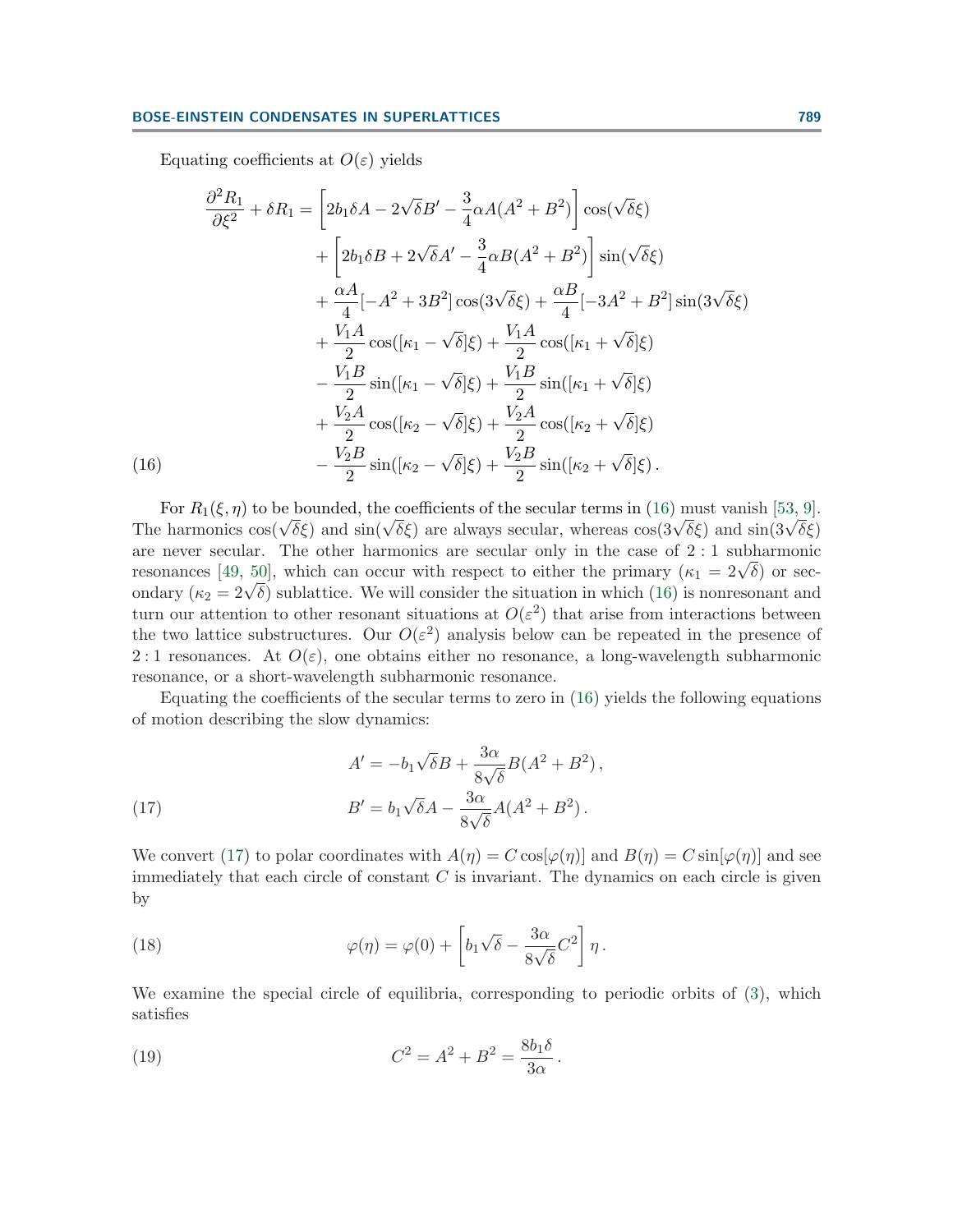<span id="page-7-0"></span>We are interested in the  $O(\varepsilon^2)$  effects, which we now analyze. At this second order of perturbation theory, BECs in OSL potentials exhibit dynamical behavior that cannot occur in BECs in simpler OL potentials (where, for example, solutions of type of [\(19\)](#page-6-0) straightforwardly arise [\[51\]](#page-23-0)).

Equating coefficients at  $O(\varepsilon^2)$  yields

$$
\frac{\partial^2 R_2}{\partial \xi^2} + \delta R_2 = -(b_1^2 + 2b_2) \frac{\partial^2 R_0}{\partial \xi^2} - \frac{\partial^2 R_0}{\partial \eta^2} - 2b_1 \frac{\partial^2 R_0}{\partial \xi \partial \eta} - 3\alpha R_0^2 R_1 - 2b_1 \frac{\partial^2 R_1}{\partial \xi^2} - 2\frac{\partial^2 R_1}{\partial \xi \partial \eta}
$$
\n(20)\n
$$
- R_1 V_1 \cos(\kappa_1 \xi) - R_2 V_2 \cos(\kappa_2 \xi),
$$

where one inserts the expressions for  $R_0$ ,  $R_1$  and their derivatives into the right-hand side of  $(20).$ 

To find the secular terms in (20), we compute

(21)  
\n
$$
R_1(\xi, \eta) = C(\eta) \cos(\sqrt{\delta}\xi) + D(\eta) \sin(\sqrt{\delta}\xi) + R_{1p}(\xi, \eta),
$$
\n
$$
R_{1p}(\xi, \eta) = c_1 \cos(3\sqrt{\delta}\xi) + c_2 \sin(3\sqrt{\delta}\xi)
$$
\n
$$
+ \sum_{j=1}^{2} \left[ c_3^j \cos([\kappa_j - \sqrt{\delta}]\xi) + c_4^j \cos([\kappa_j + \sqrt{\delta}]\xi) + c_5^j \sin([\kappa_j - \sqrt{\delta}]\xi) + c_6^j \sin([\kappa_j + \sqrt{\delta}]\xi) \right],
$$

where  $j \in \{1, 2\}$  and

(22) 
$$
c_1 = \frac{\alpha}{32\delta} A(A^2 - 3B^2), \quad c_2 = \frac{\alpha}{32\delta} B(3A^2 - B^2),
$$

$$
c_3^j = \frac{V_j A}{2\kappa_j(\kappa_j - 2\sqrt{\delta})}, \quad c_4^j = \frac{V_j A}{2\kappa_j(\kappa_j + 2\sqrt{\delta})},
$$

$$
c_5^j = \frac{V_j B}{2\kappa_j(\kappa_j - 2\sqrt{\delta})}, \quad c_6^j = \frac{V_j B}{2\kappa_j(\kappa_j + 2\sqrt{\delta})}.
$$

Inserting [\(15\)](#page-5-0) and (21) into (20) and expanding the resulting equation trigonometrically yields 19 harmonics (that are also present for sines), which we list in Table [1.](#page-8-0) We indicate which of these harmonics are always secular, sometimes secular, or never secular.

At this order of perturbation theory, one finds 2:1 (primary subharmonic), 4:1 (secondary subharmonic), 1:1 (harmonic), 2:1+1 (additive ultrasubharmonic), and 2:1−1 (subtractive ultrasubharmonic) resonances. The first three types of resonances can occur with respect to either  $\kappa_1$  or  $\kappa_2$ , whereas the latter two require the interaction of both sublattices. Harmonic and ultrasubharmonic spatial resonances have not been analyzed previously for BECs, and subharmonic resonances have only been analyzed in the case of regular OL potentials. At  $O(\varepsilon)$ , we considered the case without 2:1 resonances, so the associated resonance conditions  $(\kappa_j = \pm 2\sqrt{\delta})$  are necessarily not satisfied at the present  $[O(\varepsilon^2)]$  stage, as indicated in Table [1.](#page-8-0) Second-order subharmonic  $(4:1)$  resonances have been studied in BECs in regular OL potentials [\[49,](#page-23-0) [50\]](#page-23-0). Their associated resonance conditions are  $\kappa_j = \pm 4\sqrt{\delta}$ . (We return to subharmonic resonances in the case of OSLs later when we apply Hamiltonian perturbation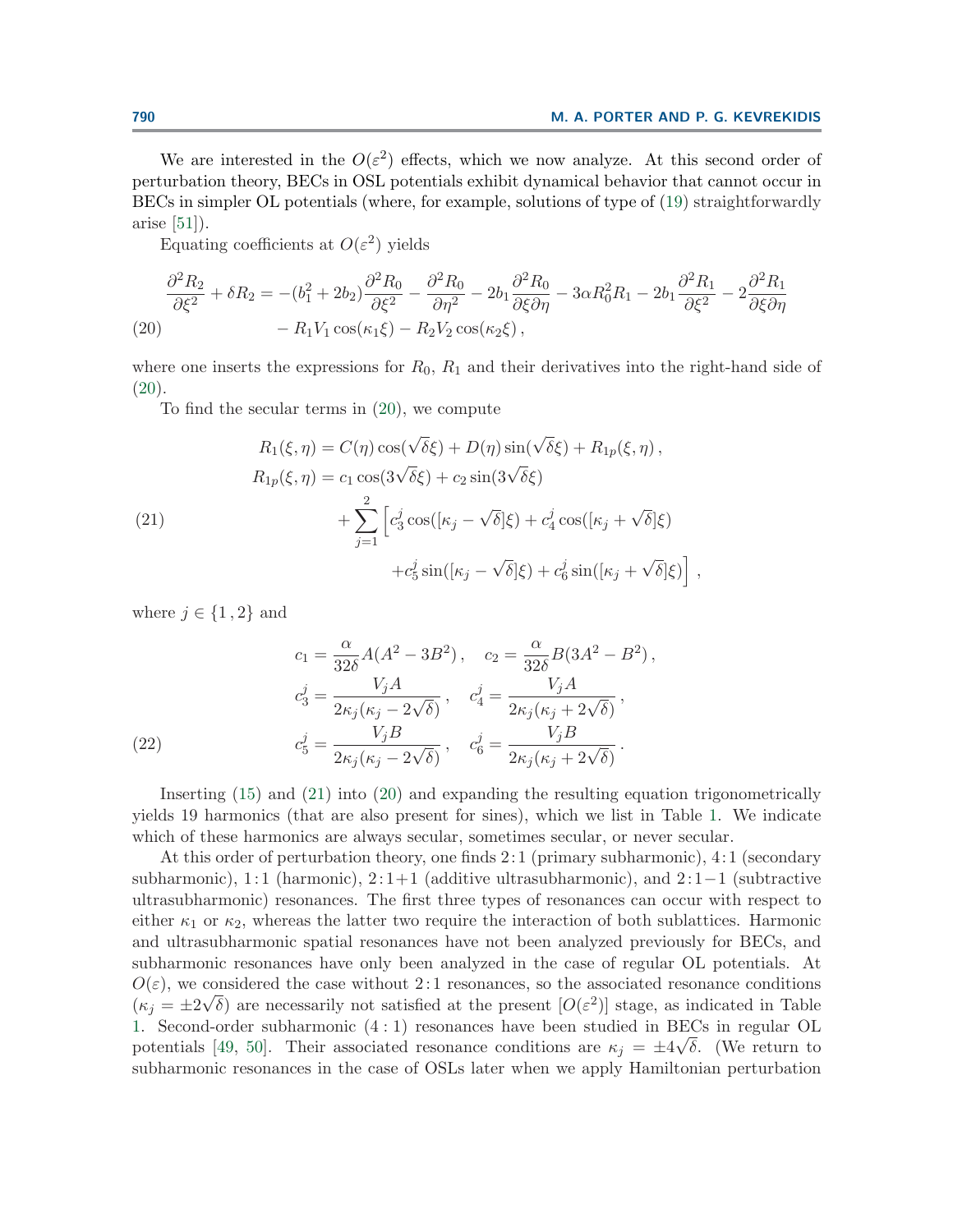#### **Table 1**

<span id="page-8-0"></span>The harmonics in the right-hand side of [\(20\)](#page-7-0) after the formulas for  $R_0$  [\(15\)](#page-5-0) and  $R_1$  [\(21\)](#page-7-0) are inserted. We list only the cosines in this table, but the sines of these harmonics are present as well. We designate which harmonics are always secular, sometimes secular (under an appropriate resonance condition, as detailed in the text), and never secular.

| Label          | Harmonic                                         | Secular?                                     | Resonance when secular |
|----------------|--------------------------------------------------|----------------------------------------------|------------------------|
| 1              | $\cos(\sqrt{\delta}\xi)$                         | Yes                                          | N/A                    |
| $\overline{2}$ | $\cos(3\sqrt{\delta}\xi)$                        | No                                           | N/A                    |
| $\sqrt{3}$     | $\cos(5\sqrt{\delta}\xi)$                        | No                                           | N/A                    |
| $\overline{4}$ | $\cos([\kappa_1-\sqrt{\delta}]\xi)$              | Assumed not in resonance at $O(\varepsilon)$ | 2:1                    |
| $\overline{5}$ | $\cos([\kappa_1 + \sqrt{\delta}]\xi)$            | Assumed not in resonance at $O(\varepsilon)$ | 2:1                    |
| 6              | $\cos([\kappa_2-\sqrt{\delta}]\xi)$              | Assumed not in resonance at $O(\varepsilon)$ | 2:1                    |
| 7              | $\cos([\kappa_2 + \sqrt{\delta}]\xi)$            | Assumed not in resonance at $O(\varepsilon)$ | 2:1                    |
| 8              | $\cos([\kappa_1 - 3\sqrt{\delta}]\xi)$           | Sometimes                                    | 4:1                    |
| 9              | $\cos([\kappa_1 + 3\sqrt{\delta}]\xi)$           | Sometimes                                    | 4:1                    |
| 10             | $\cos([\kappa_2-3\sqrt{\delta}]\xi)$             | Sometimes                                    | 4:1                    |
| 11             | $\cos([\kappa_2 + 3\sqrt{\delta}]\xi)$           | Sometimes                                    | 4:1                    |
| 12             | $\cos([2\kappa_1-\sqrt{\delta}]\xi)$             | Sometimes                                    | 1:1                    |
| 13             | $\cos([2\kappa_1 + \sqrt{\delta}]\xi)$           | Sometimes                                    | 1:1                    |
| 14             | $\cos([2\kappa_2-\sqrt{\delta}]\xi)$             | Sometimes                                    | 1:1                    |
| 15             | $\cos([2\kappa_2 + \sqrt{\delta}]\xi)$           | Sometimes                                    | 1:1                    |
| 16             | $\cos([\kappa_1 + \kappa_2 - \sqrt{\delta}]\xi)$ | Sometimes                                    | $2:1+1$                |
| 17             | $\cos([\kappa_1 + \kappa_2 + \sqrt{\delta}]\xi)$ | Sometimes                                    | $2:1+1$                |
| 18             | $\cos([\kappa_1 - \kappa_2 - \sqrt{\delta}]\xi)$ | Sometimes                                    | $2:1 - 1$              |
| 19             | $\cos([\kappa_1 - \kappa_2 + \sqrt{\delta}]\xi)$ | Sometimes                                    | $2:1 - 1$              |

theory.) The resonance relations for harmonic resonances are  $\kappa_j = \pm$ √ δ. We will consider solutions that have harmonic resonance with respect to the primary sublattice (i.e.,  $\kappa_1 =$  $\pm\sqrt{\delta}$ ). The resonance relation for additive ultrasubharmonic resonances is  $\kappa_2 + \kappa_1 = \pm 2\sqrt{\delta}$ , and that for subtractive ultrasubharmonic resonances is  $\kappa_2 - \kappa_1 = \pm 2\sqrt{\delta}$ . In the remainder of this section, we consider in turn, nonresonant, harmonically resonant, and both types of ultrasubharmonic resonant states.

It is also important to remark that with the slow spatial variable  $\eta = \varepsilon x$ , the approximate solutions  $R(x)$  obtained perturbatively are valid for  $|x| \lesssim O(\varepsilon^{-1})$  despite the fact that we employ a second-order multiple scale expansion. By incorporating a third ("super slow") scale  $\varepsilon^2 x$ , which is more technically demanding, one can obtain approximate solutions that are valid for  $|x| \lesssim O(\varepsilon^{-2})$  [\[9\]](#page-22-0).

Before proceeding, we also remark that in light of KAM theory, one expects different dynamical behavior (at least mathematically) depending on whether  $\kappa_2/\kappa_1$  is an integer, a rational number, or an irrational number. Only the situation  $\kappa_2 = 3\kappa_1$  has been prepared experimentally, so we concentrate on that case in our numerical simulations.

We note additionally that we simulated the dynamics and examined the stability of MAWs using a numerical domain with periodic boundary conditions. This allows us to handle integer or rational values of  $\kappa_2/\kappa_1$  with appropriate selection of the domain parameters (so that the box size is an integer multiple of both spatial periods). However, quasi-periodic potentials cannot be tackled numerically within this framework for the extended wave solutions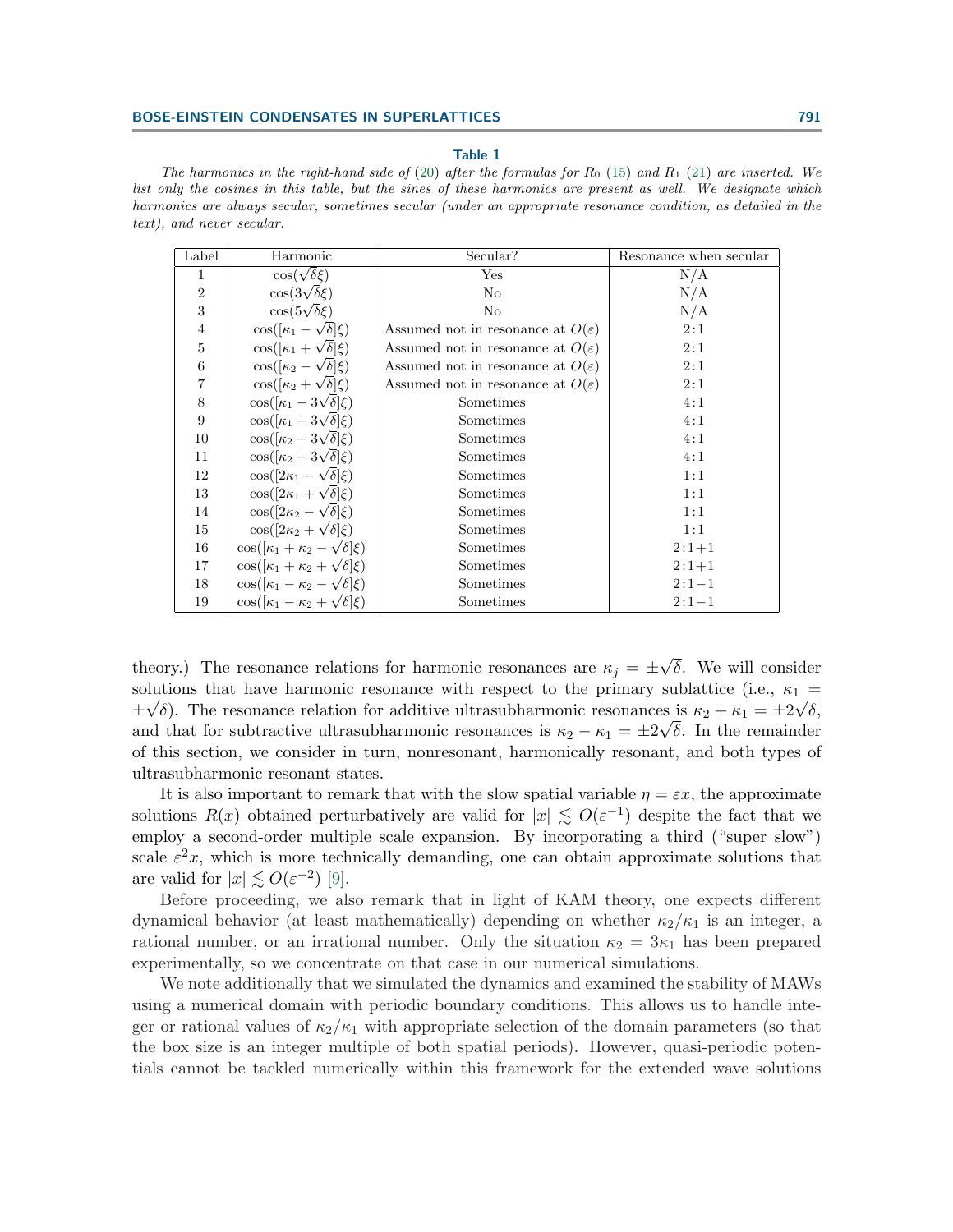<span id="page-9-0"></span>considered in this section. Our analytical work on MAWs is valid for all real ratios  $\kappa_2/\kappa_1$ .

**3.1. The nonresonant case.** In the nonresonant case, effective equations governing the  $O(\varepsilon^2)$  slow evolution are

$$
C' = \frac{1}{\Delta(\delta, \kappa_1, \kappa_2)} \left[ \left( f_1(\alpha, \delta, \kappa_1, \kappa_2) B^2 + f_2(\alpha, \delta, \kappa_1, \kappa_2) A^2 + f_3(\alpha, \delta, \kappa_1, \kappa_2, b_1) \right) D \right. \\
\left. + f_4(\alpha, \delta, \kappa_1, \kappa_2) ABC + f_5(\alpha, \delta, \kappa_1, \kappa_2) B^5 + f_6(\alpha, \delta, \kappa_1, \kappa_2) A^2 B^3 \right. \\
\left. + f_7(\alpha, \delta, \kappa_1, \kappa_2) A^4 B + f_8(\alpha, \delta, \kappa_1, \kappa_2, b_2) B \right],
$$
\n
$$
D' = -\frac{1}{\Delta(\delta, \kappa_1, \kappa_2)} \left[ \left( f_1(\alpha, \delta, \kappa_1, \kappa_2) A^2 + f_2(\alpha, \delta, \kappa_1, \kappa_2) B^2 + f_3(\alpha, \delta, \kappa_1, \kappa_2, b_1) \right) C \right. \\
\left. + f_4(\alpha, \delta, \kappa_1, \kappa_2) A B D + f_5(\alpha, \delta, \kappa_1, \kappa_2) A^5 + f_6(\alpha, \delta, \kappa_1, \kappa_2) A^3 B^2 \right. \\
\left. + f_7(\alpha, \delta, \kappa_1, \kappa_2) AB^4 + f_8(\alpha, \delta, \kappa_1, \kappa_2) A \right],
$$

where

(24) 
$$
\Delta(\delta, \kappa_1, \kappa_2) = 256\delta^{3/2} \left( 16\delta^2 - 4\delta \kappa_1^2 - 4\delta \kappa_2^2 + \kappa_1^2 \kappa_2^2 \right)
$$

and

(25)

$$
f_1(\alpha, \delta, \kappa_1, \kappa_2) = 3f_2(\alpha, \delta, \kappa_1, \kappa_2),
$$
  
\n
$$
f_2(\alpha, \delta, \kappa_1, \kappa_2) = 96\alpha\delta[16\delta^2 - 4\delta(\kappa_1^2 + \kappa_2^2) + \kappa_1^2\kappa_2^2],
$$
  
\n
$$
f_3(\alpha, \delta, \kappa_1, \kappa_2, b_1) = 256\delta^2b_1[-\kappa_1^2\kappa_2^2 + 4\delta(\kappa_1^2 + \kappa_2^2) - 16\delta^2],
$$
  
\n
$$
f_4(\alpha, \delta, \kappa_1, \kappa_2) = 2f_2(\alpha, \delta, \kappa_1, \kappa_2),
$$
  
\n
$$
f_5(\alpha, \delta, \kappa_1, \kappa_2) = 15\alpha^2[-16\delta^2 + 4\delta(\kappa_1^2 + \kappa_2^2) - \kappa_1^2\kappa_2^2],
$$
  
\n
$$
f_6(\alpha, \delta, \kappa_1, \kappa_2) = 2f_5(\alpha, \delta, \kappa_1, \kappa_2),
$$
  
\n
$$
f_7(\alpha, \delta, \kappa_1, \kappa_2) = f_5(\alpha, \delta, \kappa_1, \kappa_2),
$$
  
\n
$$
f_8(\alpha, \delta, \kappa_1, \kappa_2, b_2) = 64\delta[V_1^2\kappa_2^2 + V_2^2\kappa_1^2 - 4\delta(V_1^2 + V_2^2 + \kappa_1^2\kappa_2^2b_2) + 16\delta^2b_2(\kappa_1^2 + \kappa_2^2) - 64\delta^3b_2].
$$

In this case, the OSL does not contribute to the  $O(\varepsilon^2)$  terms.

Equilibrium solutions of (23) satisfy

$$
(26)
$$

$$
C = \frac{(f_1B^2 + f_2A^2 + f_3)(f_5A^5 + f_6A^3B^2 + f_7AB^4 + f_8A) - (f_4AB)(f_5B^5 + f_6A^2B^3 + f_7A^4B + f_8B)}{f_4^2A^2B^2 - (f_1B^2 + f_2A^2 + f_3)(f_1A^2 + f_2B^2 + f_3)}
$$
  

$$
D = \frac{(f_1A^2 + f_2B^2 + f_3)(f_5B^5 + f_6A^2B^3 + f_7A^4B + f_8B) - (f_4AB)(f_5A^5 + f_6A^3B^2 + f_7AB^4 + f_8A)}{f_4^2A^2B^2 - (f_1B^2 + f_2A^2 + f_3)(f_1A^2 + f_2B^2 + f_3)}
$$

where one inserts an equilibrium value of  $A$  and  $B$  from [\(19\)](#page-6-0). One then inserts equilibrium values of A, B, C, and D into [\(15\)](#page-5-0) and [\(21\)](#page-7-0) to obtain the spatial profile  $R = R_0 + \varepsilon R_1 + O(\varepsilon^2)$ used as the initial wavefunction in the numerical simulations of the full GP given by [\(3\)](#page-2-0).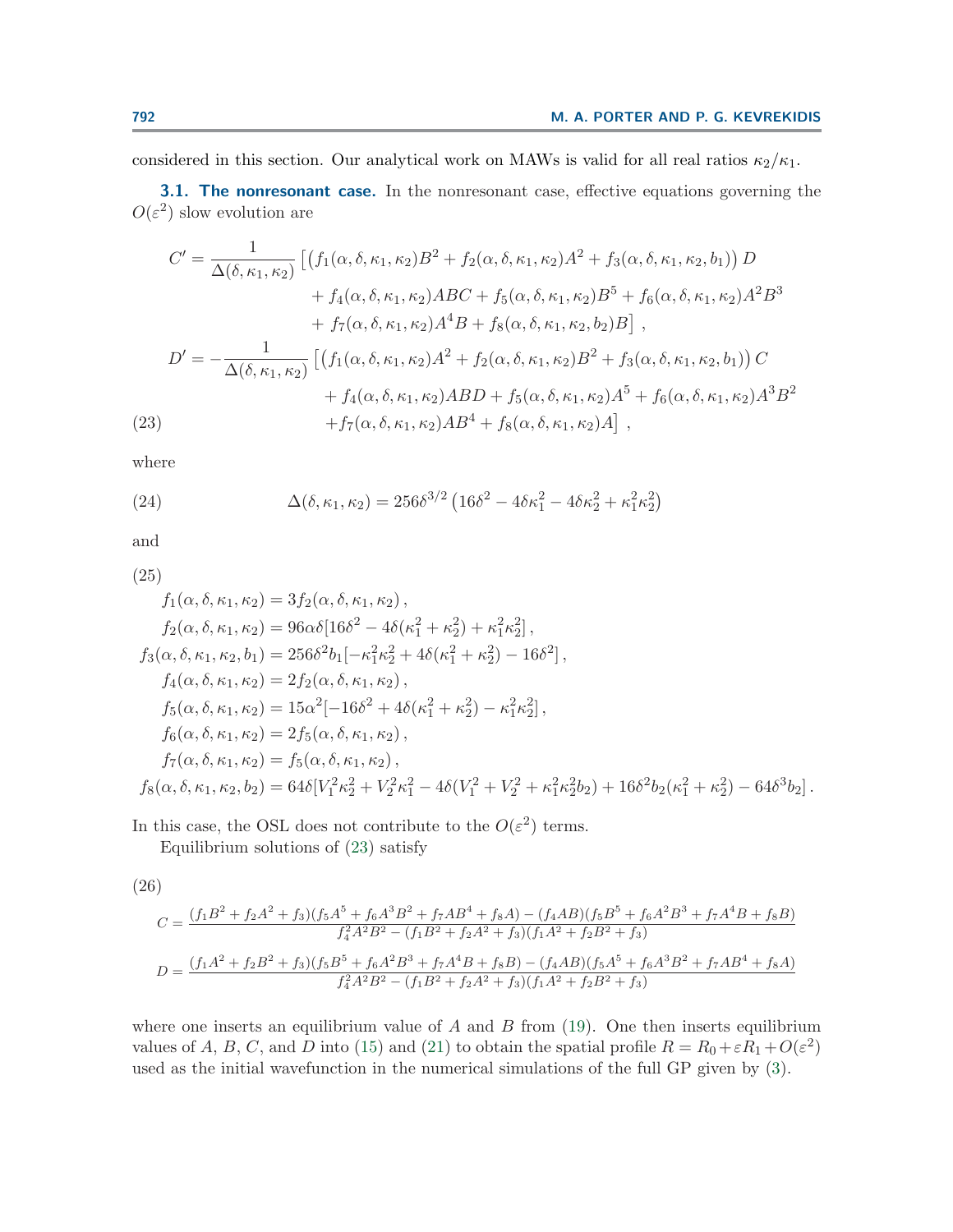<span id="page-10-0"></span>

**Figure 1.** Evolution of the nonresonant spatially extended solution [\(12\)](#page-5-0) with C and D in [\(21\)](#page-7-0) given by [\(23\)](#page-9-0) (see text for parameter details) for an OSL potential with  $V_2 = 2V_1 = 2$  and  $\kappa_2 = 3\kappa_1 = 3$ . The left panel shows the spatio-temporal evolution of  $|u(x,t)|^2$  by means of a colored contour plot. The right panel shows spatial profiles of  $|u|^2$  at four values of time  $(t = 100, 200, 300,$  and 400).

A typical example of the nonresonant case is shown in Figure 1, with  $V_2 = 2V_1 = 2$ A typical example of the nonresonant case is shown in Figure 1, with  $v_2 = 2v_1 = 2$ <br>and  $\kappa_2 = 3\kappa_1 = 12\sqrt{\delta} = 3\pi/(2b)$ , where b is the stretching factor given by [\(11\)](#page-5-0). In this simulation, we used  $b_1 = b_2 = 1$  and  $\epsilon = 0.1$ . It can be clearly seen that the relevant solution is dynamically stable, which we found to be robust in our numerical experiments. Simulations with rational  $\kappa_2/\kappa_1$  reveal similar phenomena.

**3.2. Resonances.** In this subsection, we consider harmonic resonances, additive ultrasubharmonic resonances, and subtractive ultrasubharmonic resonances. In the evolution equations for the slow dynamics, one inserts the appropriate resonance relation into  $\Delta$  and  $f_1-f_7$ . The function  $f_8$  has both the nonresonant contributions discussed above and additional resonant terms due to the OSL. Note additionally that there is symmetry-breaking in the resulting equations because the functional form of the lattice contains only cosine terms.

**3.2.1. Harmonic resonances.** When  $\kappa_j = \pm$ √  $\delta$ , there is a harmonic resonance. The effective equations governing the  $O(\varepsilon^2)$  slow evolution in the presence of a harmonic resonance with respect to the primary sublattice (i.e.,  $\kappa_1 = \pm \sqrt{\delta}$ ) are

$$
(27)
$$

$$
C' = \frac{1}{\Delta(\kappa_1, \kappa_2)} \left[ \left( f_1(\alpha, \kappa_1, \kappa_2) B^2 + f_2(\alpha, \kappa_1, \kappa_2) A^2 + f_3(\alpha, \kappa_1, \kappa_2, b_1) \right) D + f_4(\alpha, \kappa_1, \kappa_2) ABC + f_5(\alpha, \kappa_1, \kappa_2) B^5 + f_6(\alpha, \kappa_1, \kappa_2) A^2 B^3 + f_7(\alpha, \kappa_1, \kappa_2) A^4 B + f_{8s}(\alpha, \kappa_1, \kappa_2, b_2) B \right],
$$
  

$$
D' = \frac{1}{\Delta(\kappa_1, \kappa_2)} \left[ \left( f_1(\alpha, \kappa_1, \kappa_2) A^2 + f_2(\alpha, \kappa_1, \kappa_2) B^2 + f_3(\alpha, \kappa_1, \kappa_2, b_1) \right) C + f_4(\alpha, \kappa_1, \kappa_2) ABD + f_5(\alpha, \kappa_1, \kappa_2) A^5 + f_6(\alpha, \kappa_1, \kappa_2) A^3 B^2 + f_7(\alpha, \kappa_1, \kappa_2) AB^4 + f_{8c}(\alpha, \kappa_1, \kappa_2) A \right],
$$

where

(28) 
$$
\Delta(\kappa_1, \kappa_2) = 768\kappa_1^3(4\kappa_1^2 - \kappa_2^2)
$$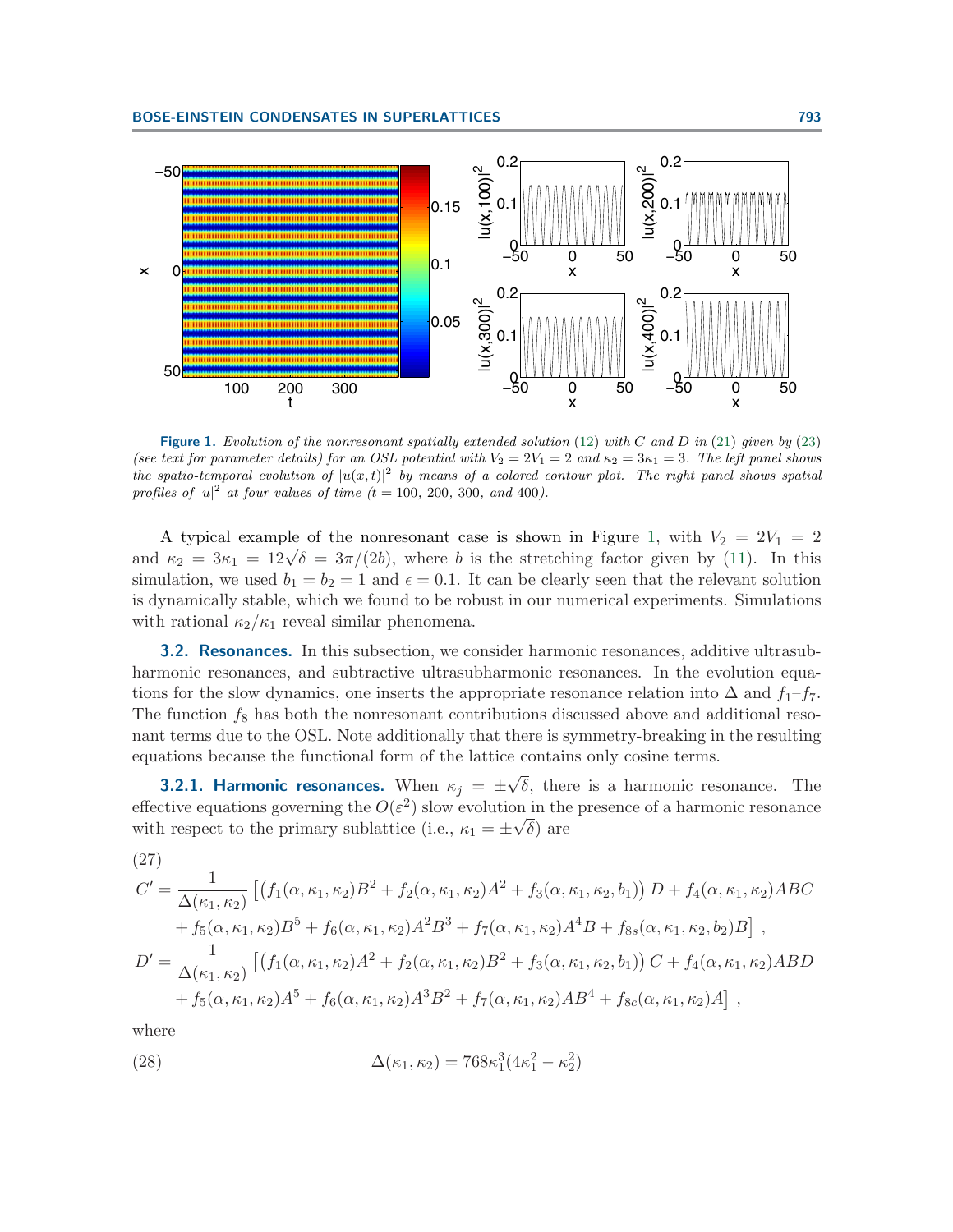

**Figure 2.** Same as Figure [1](#page-10-0), but for the harmonic resonant case with respect to the primary lattice wavelength. The solution given by  $(12)$  is used as an initial condition, with C and D in  $(21)$  given by  $(27)$  with the functions  $(28)$ ,  $(29)$  (see text for parameter details).

and

$$
f_1(\alpha, \kappa_1, \kappa_2) = 3f_2(\alpha, \kappa_1, \kappa_2),
$$
  
\n
$$
f_2(\alpha, \kappa_1, \kappa_2) = 288\alpha\kappa_1^2(\kappa_2^2 - 4\kappa_1^2),
$$
  
\n
$$
f_3(\alpha, \kappa_1, \kappa_2, b_1) = 768\kappa_1^4b_1(-\kappa_2^2 + 4\kappa_1^2),
$$
  
\n
$$
f_4(\alpha, \kappa_1, \kappa_2) = 2f_2(\alpha, \kappa_1, \kappa_2),
$$
  
\n
$$
f_5(\alpha, \kappa_1, \kappa_2) = 45\alpha^2(-\kappa_2^2 + 4\kappa_1^2),
$$
  
\n
$$
f_6(\alpha, \kappa_1, \kappa_2) = 2f_5(\alpha, \delta, \kappa_1, \kappa_2),
$$
  
\n
$$
f_7(\alpha, \kappa_1, \kappa_2) = f_5(\alpha, \delta, \kappa_1, \kappa_2),
$$
  
\n
$$
f_{8s}(\alpha, \kappa_1, \kappa_2, b_2) = f_{non}(\alpha, \kappa_1, \kappa_2) + 32V_1^2(\kappa_2^2 - 4\kappa_1^2),
$$
  
\n
$$
f_{8c}(\alpha, \kappa_1, \kappa_2) = f_{non}(\alpha, \kappa_1, \kappa_2) - 160V_1^2(\kappa_2^2 - 4\kappa_1^2),
$$
  
\n
$$
f_{non}(\alpha, \kappa_1, \kappa_2) = 192\kappa_1^2(V_2^2 - 4\kappa_1^2\kappa_2^2b_2 + 16\kappa_1^4b_2).
$$

If considering a harmonic resonance with respect to the secondary sublattice (i.e.,  $\kappa_2 = \pm$ √ δ), one obtains the appropriate equations for the  $O(\varepsilon^2)$  slow evolution by switching the roles of  $\kappa_1$ and  $\kappa_2$ . Note that the form of equations (29) corresponds to [\(25\)](#page-9-0) except for the extra terms in  $f_{8c}$  and  $f_{8s}$  that arise from the superlattice.

The equilibria of [\(27\)](#page-9-0) are given by [\(26\)](#page-9-0) except that one inserts the functions from (29). Additionally, the expressions for C and D have  $f_{8s}$  rather than  $f_8$  as a prefactor for B, and  $f_{8c}$  rather than  $f_8$  as a prefactor for A. One also inserts an equilibrium value of A and B from [\(19\)](#page-6-0). One then inserts equilibrium values of  $A, B, C$ , and  $D$  into [\(15\)](#page-5-0) and [\(21\)](#page-7-0) to obtain the spatial profile  $R = R_0 + \varepsilon R_1 + O(\varepsilon^2)$  to use as an initial condition in direct numerical simulations of [\(3\)](#page-2-0).

A typical example of the single-wavelength resonant case is shown in Figure 2, with  $V_2 =$ A typical example of the single-wavelength resonant case is shown in Figure 2, with  $v_2 = 2V_1 = 2$  and  $\kappa_2 = 4\kappa_1 = 4\sqrt{\delta} = \pi/b$ , where b is the stretching factor of [\(11\)](#page-5-0); we used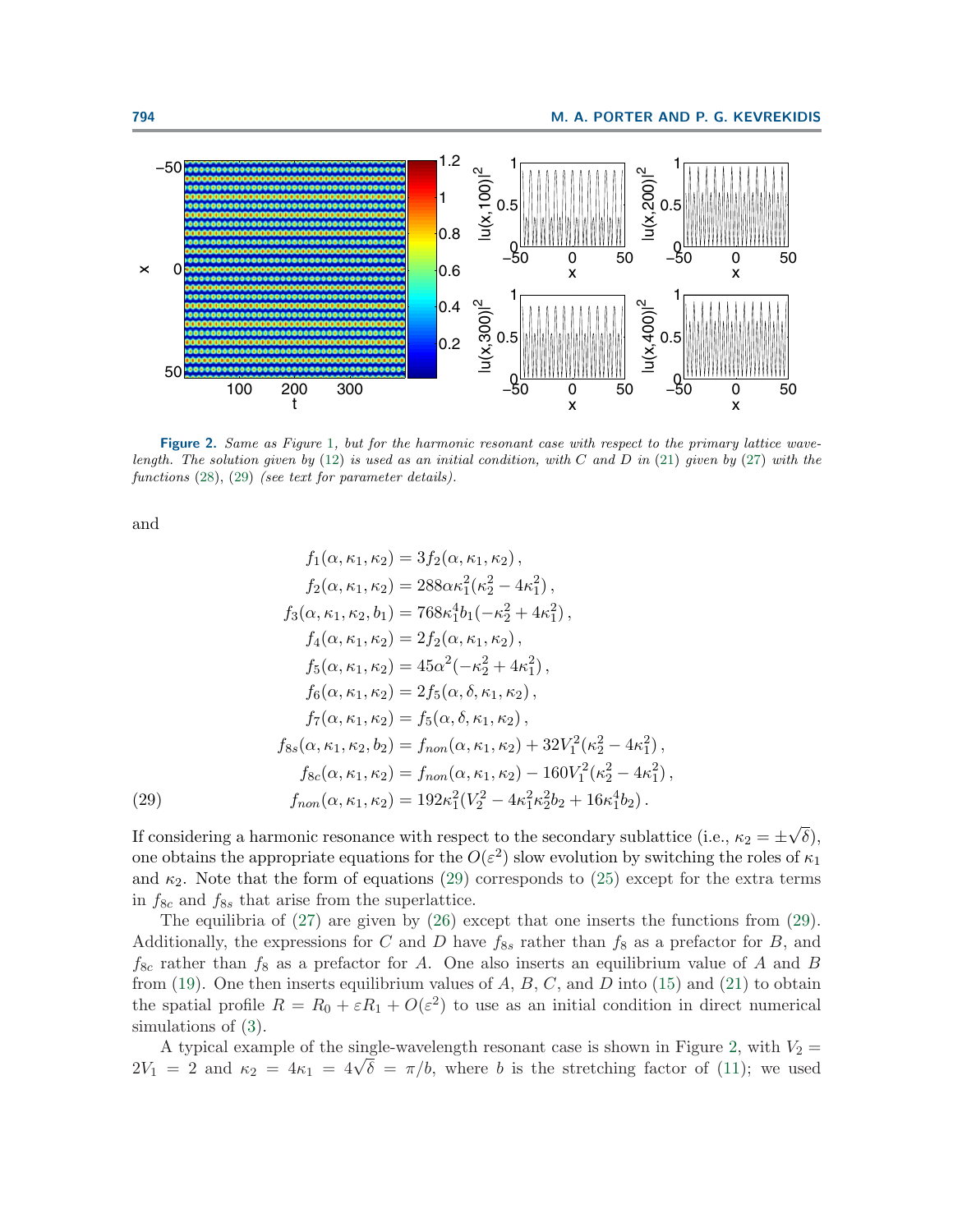<span id="page-12-0"></span> $b_1 = b_2 = 1$  and  $\epsilon = 0.1$ . The resulting (spatial) quasi-periodic patterns were robustly found to persist in the dynamics of the system as stable (temporally oscillating) solutions.

**3.2.2. Ultrasubharmonic resonances.** Studying BECs in an OSL rather than in a regular OL allows one to examine the ultrasubharmonic spatial resonances resulting from interactions between the two lattice wavelengths [\[44\]](#page-23-0). As with harmonic resonances, an  $O(\varepsilon^2)$  calculation is required to perform the analysis.

When  $\kappa_2 + \kappa_1 = \pm 2\sqrt{\delta}$ , one has an additive ultrasubharmonic resonance. The effective equations governing the  $O(\varepsilon^2)$  slow evolution in this case are [\(27\)](#page-9-0) with

(30) 
$$
\Delta(\kappa_1, \kappa_2) = 32\kappa_1 \kappa_2 (\kappa_1 + 2\kappa_2)(2\kappa_1 + \kappa_2)(\kappa_1 + \kappa_2)^3
$$

and

$$
f_1(\alpha, \kappa_1, \kappa_2) = 3f_2(\alpha, \kappa_1, \kappa_2),
$$
  
\n
$$
f_2(\alpha, \kappa_1, \kappa_2) = -24\alpha\kappa_1\kappa_2[2(\kappa_1^4 + \kappa_2^4) + 9(\kappa_1^3 + \kappa_2^3) + 14\kappa_1^2\kappa_2^2],
$$
  
\n
$$
f_3(\alpha, \kappa_1, \kappa_2, b_1) = 16\kappa_1\kappa_2b_1[2(\kappa_1^6 + \kappa_2^6) + 13\kappa_1\kappa_2(\kappa_1^4 + \kappa_2^4) + 34\kappa_1^2\kappa_2^2(\kappa_1^2 + \kappa_2^2) + 46\kappa_1^3\kappa_2^3],
$$
  
\n
$$
f_4(\alpha, \kappa_1, \kappa_2) = 2f_2(\alpha, \kappa_1, \kappa_2),
$$
  
\n
$$
f_5(\alpha, \kappa_1, \kappa_2) = 15\alpha^2\kappa_1\kappa_2[5\kappa_1\kappa_2 + 2(\kappa_1^2 + \kappa_2^2)],
$$
  
\n
$$
f_6(\alpha, \kappa_1, \kappa_2) = 2f_5(\alpha, \delta, \kappa_1, \kappa_2),
$$
  
\n
$$
f_7(\alpha, \kappa_1, \kappa_2) = f_5(\alpha, \delta, \kappa_1, \kappa_2),
$$
  
\n
$$
f_{8s}(\alpha, \kappa_1, \kappa_2, b_2) = f_{non}(\alpha, \kappa_1, \kappa_2) + f_{res}(\alpha, \kappa_1, \kappa_2),
$$
  
\n
$$
f_{8s}(\alpha, \kappa_1, \kappa_2, b_2) = f_{non}(\alpha, \kappa_1, \kappa_2) + f_{res}(\alpha, \kappa_1, \kappa_2),
$$
  
\n
$$
f_{non}(\alpha, \kappa_1, \kappa_2) = 16[13\kappa_1^2\kappa_2^2b_2(\kappa_1^4 + \kappa_2^4) + 46\kappa
$$

Note that all the terms in  $f_{res}$  are proportional to  $V_1V_2$ , as they arise from the effects of interacting lattice wavelengths.

Equilibria in this situation again satisfy [\(26\)](#page-9-0) except that one now inserts functions from (30), (31). Again, the expressions for C and D have  $f_{8s}$  rather than  $f_8$  as a prefactor for B, and  $f_{8c}$  rather than  $f_8$  as a prefactor for A. One again inserts an equilibrium value of A and B from  $(19)$ . One then inserts equilibrium values of A, B, C, and D into  $(15)$  and  $(21)$  to obtain the initial spatial profile  $R = R_0 + \varepsilon R_1 + O(\varepsilon^2)$ .

A typical simulation of an ultrasubharmonic resonance is shown in Figure [3,](#page-13-0) with  $V_2 =$ A typical simulation of an ultrasubharmonic resonance is shown in Figure 3, with  $v_2 = 2V_1 = 2$  and  $\kappa_2 = 3\kappa_1 = 3\sqrt{\delta}/2 = 3\pi/(8b)$ , where b is again given by [\(11\)](#page-5-0) with  $b_1 = b_2 = 1$  and  $\epsilon = 0.1$ . The resulting complex patterns were found to persist as stable dynamical structures (with periodic time dynamics).

When  $\kappa_2 - \kappa_1 = \pm 2\sqrt{\delta}$ , one has a subtractive ultrasubharmonic resonance. The effective equations governing the  $O(\varepsilon^2)$  slow evolution in this case are again [\(27\)](#page-9-0), with

(32) 
$$
\Delta(\kappa_1, \kappa_2) = 32\kappa_1 \kappa_2 (\kappa_1 - 2\kappa_2)(2\kappa_1 - \kappa_2)(\kappa_1 - \kappa_2)^3
$$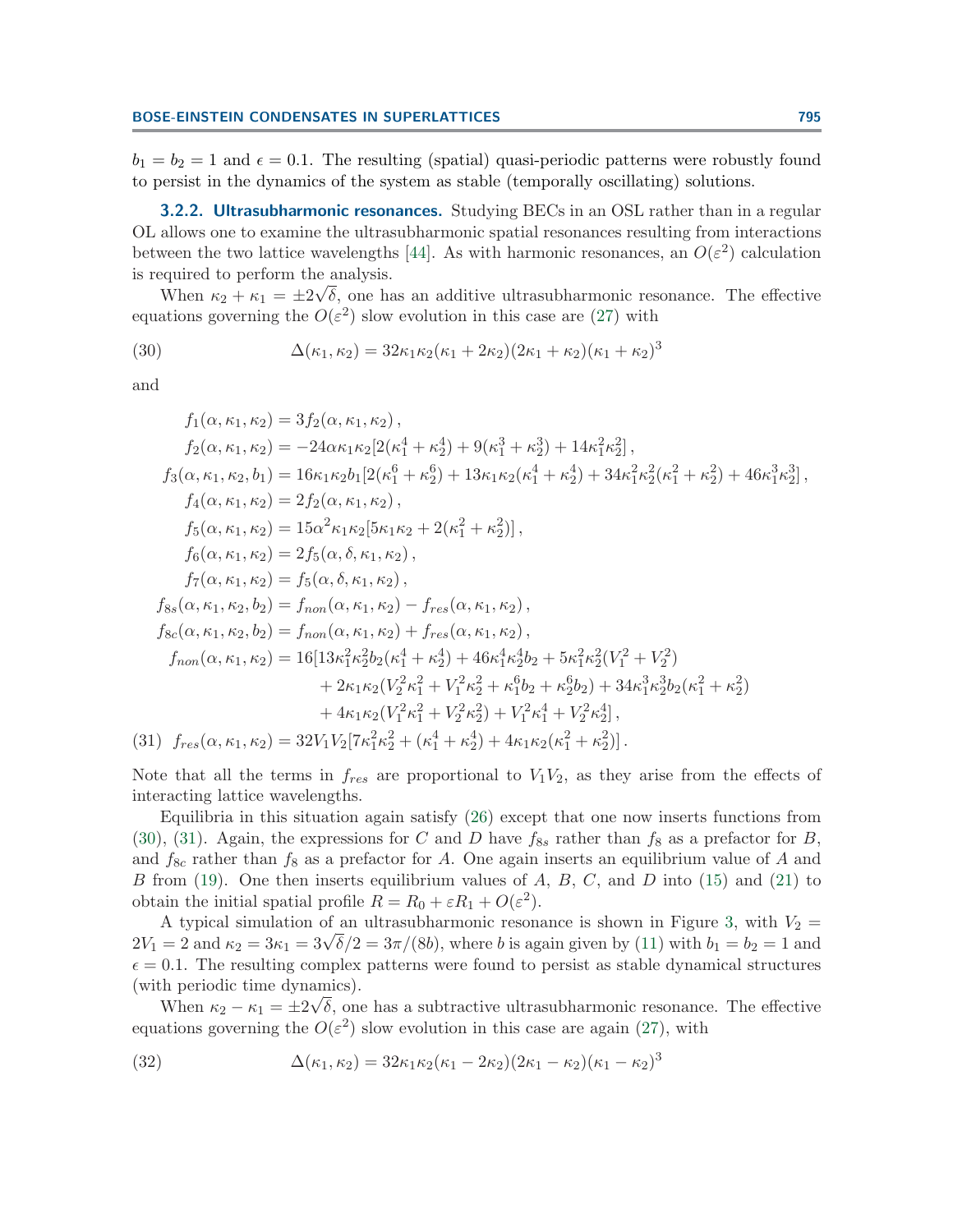<span id="page-13-0"></span>

**Figure 3.** Same as Figure [1](#page-10-0), but for an additive ultrasubharmonic resonance, which arises from the interaction of the BEC's two wavelengths. The solution  $(12)$  is used as an initial condition, with C and D in  $(21)$ given by  $(27)$  with the functions  $(30)$ ,  $(31)$  (see text for parameter details).

and

$$
f_1(\alpha, \kappa_1, \kappa_2) = 3f_2(\alpha, \kappa_1, \kappa_2),
$$
  
\n
$$
f_2(\alpha, \kappa_1, \kappa_2) = 24\alpha\kappa_1\kappa_2[-2(\kappa_1^4 + \kappa_2^4) + 9(\kappa_1^3 + \kappa_2^3) - 14\kappa_1^2\kappa_2^2],
$$
  
\n
$$
f_3(\alpha, \kappa_1, \kappa_2, b_1) = 16\kappa_1\kappa_2b_1[2(\kappa_1^6 + \kappa_2^6) - 13\kappa_1\kappa_2(\kappa_1^4 + \kappa_2^4) + 34\kappa_1^2\kappa_2^2(\kappa_1^2 + \kappa_2^2) - 46\kappa_1^3\kappa_2^3],
$$
  
\n
$$
f_4(\alpha, \kappa_1, \kappa_2) = 2f_2(\alpha, \kappa_1, \kappa_2),
$$
  
\n
$$
f_5(\alpha, \kappa_1, \kappa_2) = 15\alpha^2\kappa_1\kappa_2[-5\kappa_1\kappa_2 + 2(\kappa_1^2 + \kappa_2^2)],
$$
  
\n
$$
f_6(\alpha, \kappa_1, \kappa_2) = 2f_5(\alpha, \delta, \kappa_1, \kappa_2),
$$
  
\n
$$
f_7(\alpha, \kappa_1, \kappa_2, b_2) = f_{non}(\alpha, \kappa_1, \kappa_2) - f_{res}(\alpha, \kappa_1, \kappa_2),
$$
  
\n
$$
f_{8c}(\alpha, \kappa_1, \kappa_2, b_2) = f_{non}(\alpha, \kappa_1, \kappa_2) + f_{res}(\alpha, \kappa_1, \kappa_2),
$$
  
\n
$$
f_{non}(\alpha, \kappa_1, \kappa_2) = 16[-13\kappa_1^2\kappa_2^2b_2(\kappa_1^4 + \kappa_2^4) - 46\kappa_1^4\kappa_2^4b_2 - 5\kappa_1^2\kappa_2^2(\kappa_1^2 + \kappa_2^2) + 2\kappa_
$$

As with the additive ultrasubharmonic resonance, all the terms in  $f_{res}$  are proportional to  $V_1V_2$ .

Equilibria in this case again satisfy  $(26)$  except that one inserts the functions from  $(32)$ , (33). Recall once more that the expressions for C and D have  $f_{8s}$  rather than  $f_8$  as a prefactor for B, and  $f_{8c}$  rather than  $f_8$  as a prefactor for A. One also inserts an equilibrium value of A and B from [\(19\)](#page-6-0). One then inserts equilibrium values of A, B, C, and D into [\(15\)](#page-5-0) and [\(21\)](#page-7-0) to obtain a spatial profile  $R = R_0 + \varepsilon R_1 + O(\varepsilon^2)$  to utilize as an initial wavefunction in numerical simulations of [\(3\)](#page-2-0). In this case, the numerical simulations yielded similar (stable)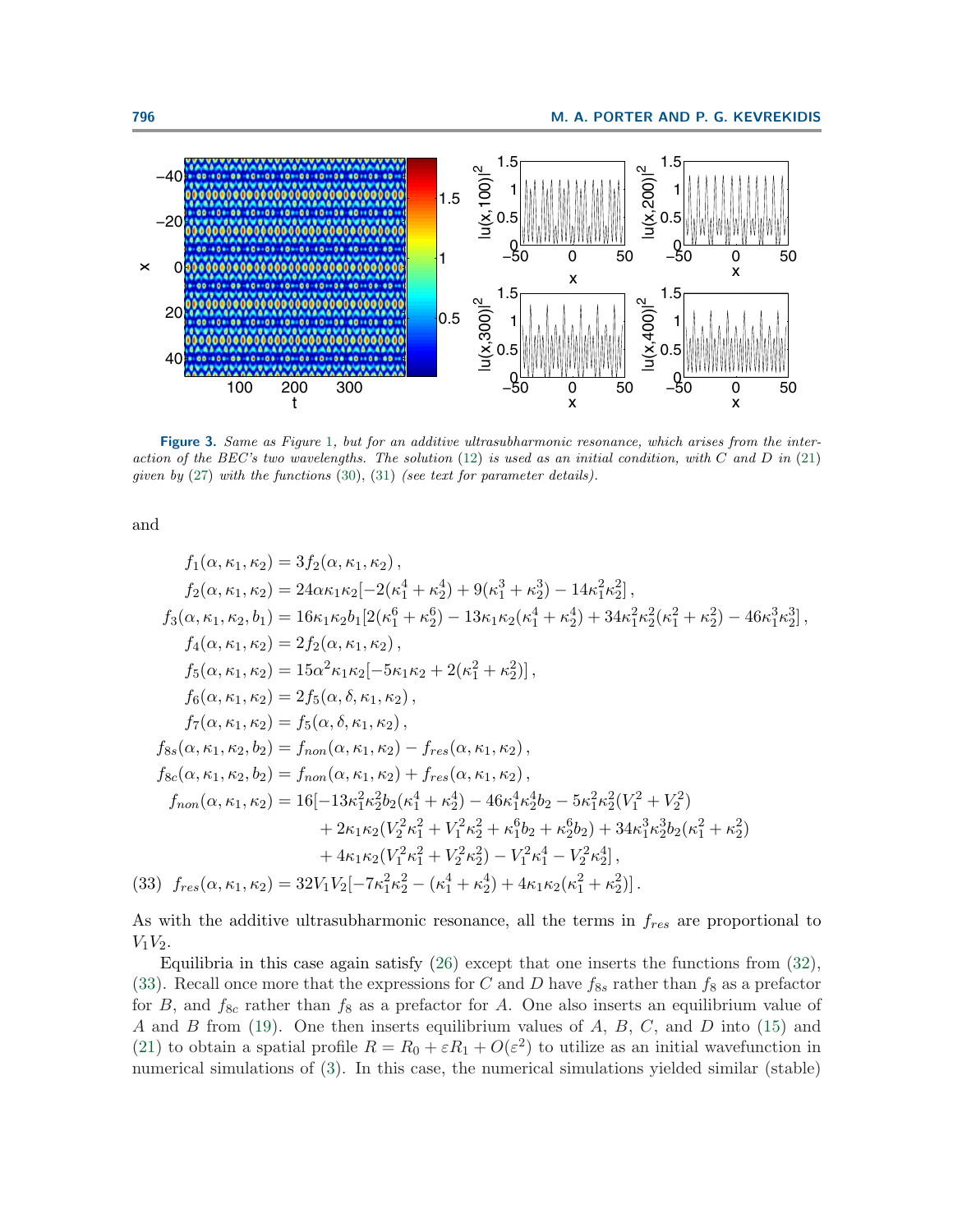<span id="page-14-0"></span>temporal dynamics as for additive ultrasubharmonic resonances.

**4. Hamiltonian perturbation theory and subharmonic resonances.** In this section, we build on recent work [\[49,](#page-23-0) [50\]](#page-23-0) and apply Hamiltonian perturbation theory to [\(10\)](#page-5-0) to examine period-multiplied wavefunctions and spatial subharmonic resonances in repulsive BECs loaded into OSL potentials. (For expository reasons, we repeat some details of the derivation from those works in the present one.) We perturb from elliptic function solutions of the underlying integrable system and study  $2n:1$  spatial resonances with a leading-order perturbation method. Perturbing from simple harmonic functions, by contrast, requires a perturbative method of order n to study  $2n:1$  resonances. At the center of KAM islands lie "periodmultiplied" states. When  $n = 1$ , one obtains period-doubled states in u corresponding to 2:1 subharmonic resonances. Our analysis reveals period-multiplied solutions of the GP [\(3\)](#page-2-0) with respect to both the primary and secondary sublattice.

The dynamical systems perspective on period-doubled states and their generalizations for BECs in OSL potentials given here complements theoretical and experimental work by other authors for the case of regular OL potentials. In recent experiments, Gemelke et al. [\[26\]](#page-22-0) constructed period-doubled wavefunctions, which have received increased attention (for regular lattices) during the past two years. In earlier work, Smerzi et al. [\[56\]](#page-24-0) reported theoretical studies of spatial period-doubling in the context of modulational ("dynamical") instabilities of Bloch states (see also [\[39\]](#page-23-0) for a detailed discussion of the relevant connections), and Cataliotti et al. [\[19\]](#page-22-0) reported experimental observations of superfluid current disruption in chains of weakly coupled BECs. Period-doubled states, interpreted as soliton trains, then arise from dynamical instabilities of the energy bands associated with Bloch states [\[39\]](#page-23-0).

**4.1. Unforced duffing oscillator.** We employ exact elliptic function solutions of Duffing's equation ([\(10\)](#page-5-0) with  $V_1 = V_2 = 0$ ), so we no longer need to assume that the coefficient of the nonlinearity is small. Therefore, we use the ODE

(34) 
$$
R'' + \delta R + \alpha R^3 + \varepsilon R[V_1 \cos(\kappa_1 x) + V_2 \cos(\kappa_2 x)] = 0,
$$

which is just like [\(10\)](#page-5-0) except that  $\alpha$  no longer has the prefactor  $\varepsilon$ .

When  $\varepsilon = 0$ , solutions of (34) are expressed exactly in terms of elliptic functions (see, e.g., [\[62,](#page-24-0) [50\]](#page-23-0) and references therein):

(35) 
$$
R = \sigma \rho \operatorname{cn}(u, k),
$$

where

(36) 
$$
u = u_1 x + u_0, \quad u_1^2 = \delta + \alpha \rho^2,
$$

$$
k^2 = \frac{\alpha \rho^2}{2(\delta + \alpha \rho^2)},
$$

$$
u_1 \ge 0, \quad \rho \ge 0, \quad k^2 \in \mathbb{R}, \quad \sigma \in \{-1, 1\},
$$

and  $u_0$  is obtained from an initial condition (and can be set to 0 without loss of generality). When  $u_1 \in \mathbb{R}$ , the solutions given by (36) are periodic. When  $k^2 < 0$ , which is the case for repulsive BECs with positive chemical potentials, (36) is interpreted using the reciprocal complementary modulus transformation (as discussed in [\[50\]](#page-23-0)).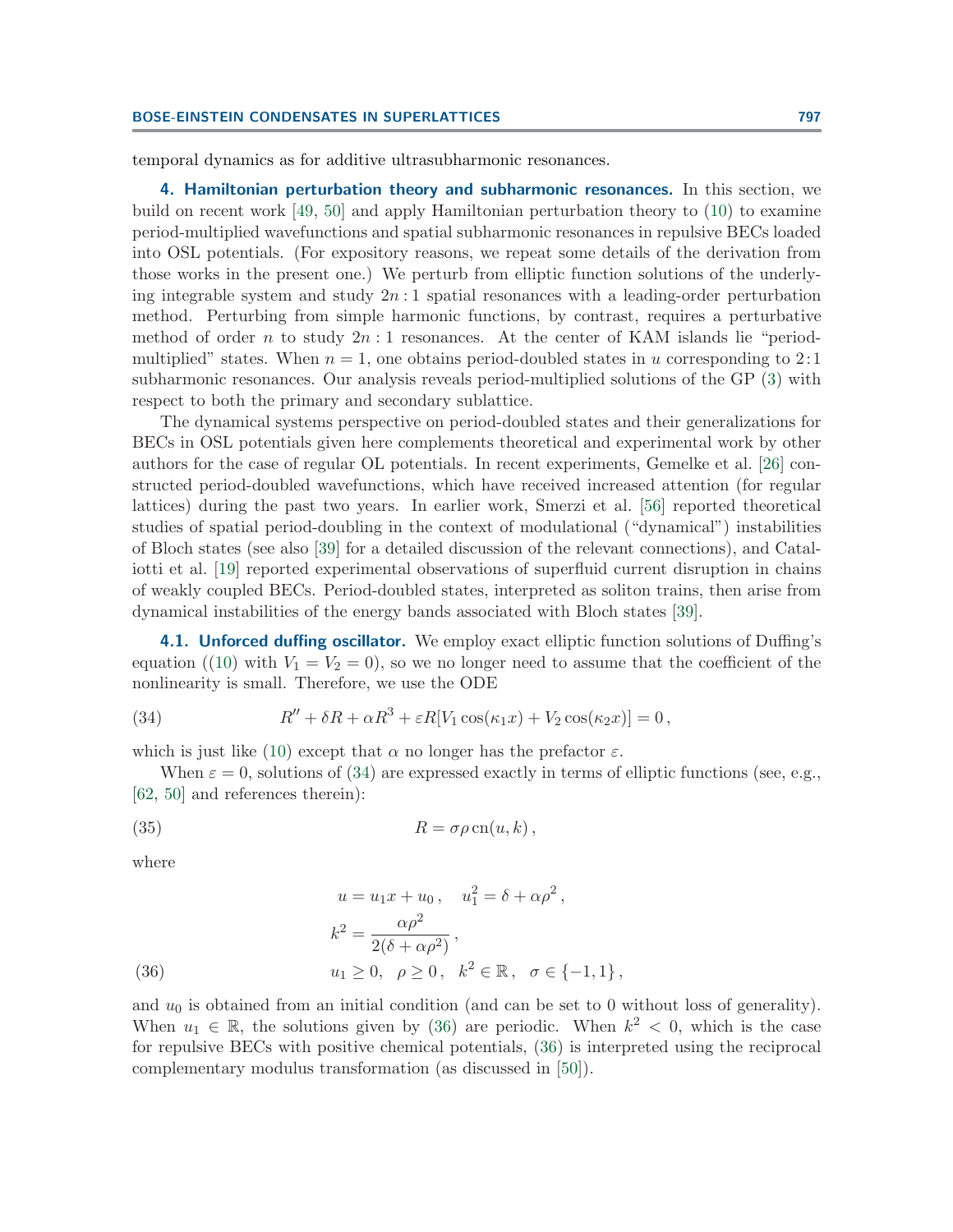<span id="page-15-0"></span>Equation [\(34\)](#page-14-0) is integrated when  $\varepsilon = 0$  to yield the Hamiltonian

(37) 
$$
\frac{1}{2}R'^2 + \frac{1}{2}\delta R^2 + \frac{1}{4}\alpha R^4 = h,
$$

with given energy

(38) 
$$
h = \frac{1}{4}\rho^2(2\delta + \alpha\rho^2) = \frac{\delta^2}{\alpha}\frac{k^2k'^2}{(1-2k^2)^2},
$$

where  $k^2 := 1 - k^2$ .

The center at  $(0,0)$  satisfies  $h = \rho^2 = k^2 = 0$ . The saddles at  $(\pm \sqrt{-\delta/\alpha}, 0)$  and their adjoining separatrix (consisting of two heteroclinic orbits) satisfy

(39) 
$$
h = -\frac{\delta^2}{4\alpha}, \quad \rho^2 = \frac{\delta}{|\alpha|}, \quad k^2 = -\infty.
$$

The sign  $\sigma = +1$  is used for the right-hand saddle and  $\sigma = -1$  is used for the left-hand one. Within the separatrix, all orbits are periodic and the value of  $\sigma$  is immaterial.

**4.2. Action-angle variable description and transformations.** For the sake of exposition, we construct an action-angle description in steps. First, we rescale [\(34\)](#page-14-0) using the coordinate transformation

(40) 
$$
\chi = \sqrt{\delta x}, \qquad r = \sqrt{-\frac{\alpha}{\delta}}R
$$

to obtain

$$
r'' + r - r^3 = 0
$$

when  $V_1 = V_2 = 0$ . In terms of the original coordinates,

(42) 
$$
R(x) = \sqrt{-\frac{\delta}{\alpha}} r \left(\sqrt{\delta} x\right).
$$

The Hamiltonian corresponding to (41) is

(43) 
$$
H_0(r,s) = \frac{1}{2}s^2 + \frac{1}{2}r^2 - \frac{1}{4}r^4 = h, \quad h \in \left[0, \frac{1}{4}\right],
$$

where  $s := r' = dr/d\chi$ . Additionally,  $\rho^2 \in [0, 1)$  and

(44) 
$$
k^2 = \frac{\rho^2}{2(\rho^2 - 1)}.
$$

With the initial condition  $r(0) = \rho$ ,  $s(0) = 0$  (which implies that  $u_0 = 0$ ), solutions to (41) are given by

(45) 
$$
r(\chi) = \rho \operatorname{cn} \left( \left[ 1 - \rho^2 \right]^{1/2} \chi, k \right),
$$

$$
s(\chi) = -\rho \left[ 1 - \rho^2 \right]^{1/2} \operatorname{sn} \left( \left[ 1 - \rho^2 \right]^{1/2} \chi, k \right) \operatorname{dn} \left( \left[ 1 - \rho^2 \right]^{1/2} \chi, k \right).
$$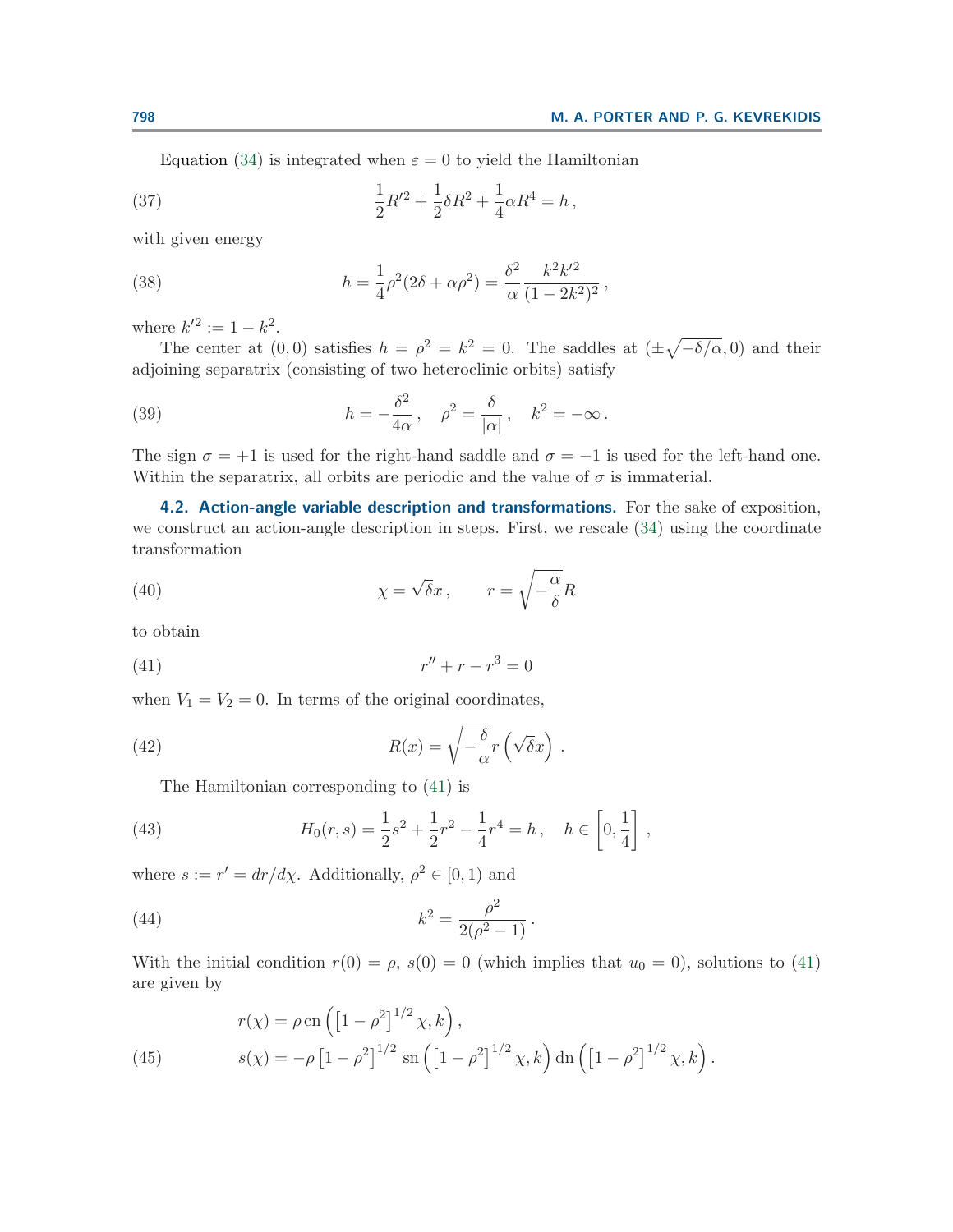The period of a given periodic orbit  $\Gamma$  is

(46) 
$$
T(k) = \oint_{\Gamma} d\chi = \frac{4K(k)}{\sqrt{1 - \rho^2}},
$$

where  $4K(k)$  is the period in u of cn $(u, k)$  and  $K(k)$  is the complete elliptic integral of the first kind [\[59\]](#page-24-0). The frequency of this orbit is

(47) 
$$
\Omega(k) = \frac{\pi \sqrt{1 - \rho^2}}{2K(k)}.
$$

Let  $\Gamma_h$  denote the periodic orbit with energy  $h = H_0(r, s)$ . The area of phase space enclosed by this orbit is constant with respect to  $\chi$ , so we define the action [\[27\]](#page-23-0)

(48) 
$$
J := \frac{1}{2\pi} \oint_{\Gamma_h} s dr = \frac{1}{2\pi} \int_0^{T(k)} [s(\chi)]^2 d\chi,
$$

which is evaluated to obtain

(49) 
$$
J = \frac{4\sqrt{1-\rho^2}}{3\pi} \left[ E(k) - \left(1 - \frac{\rho^2}{2}\right) K(k) \right],
$$

where  $E(k)$  is the complete elliptic integral of the second kind. The associated angle in the canonical transformation  $(r, s) \longrightarrow (J, \Phi)$  is

(50) 
$$
\Phi := \Phi(0) + \Omega(k)\chi.
$$

The frequency  $\Omega(k)$  decreases monotonically as  $k^2$  goes from  $-\infty$  to 0 (that is, as one goes from the separatrix to the center at  $(r, s) = (0, 0)$ . With this transformation, [\(45\)](#page-15-0) becomes

(51) 
$$
r(J, \Phi) = \rho(J) \operatorname{cn}\left(\frac{2K(k)\Phi}{\pi}, k\right),
$$

$$
s(\chi) = -\rho(J)\sqrt{1 - \rho(J)^2} \operatorname{sn}\left(\frac{2K(k)\Phi}{\pi}, k\right) \operatorname{dn}\left(\frac{2K(k)\Phi}{\pi}, k\right),
$$

where  $k = k(J)$ .

After rescaling, the equations of motion for the forced system [\(34\)](#page-14-0) take the form

(52) 
$$
r'' + r - r^3 + \frac{\varepsilon}{\delta} \left[ V_1 \cos \left( \frac{\kappa_1}{\sqrt{\delta}} \chi \right) + V_2 \cos \left( \frac{\kappa_2}{\sqrt{\delta}} \chi \right) \right] r = 0
$$

with the corresponding Hamiltonian

(53) 
$$
H(r, s, \chi) = H_0(r, s) + \varepsilon H_1(r, s, \chi)
$$

$$
= \frac{1}{2} s^2 + \frac{1}{2} r^2 - \frac{1}{4} r^4 + \frac{\varepsilon}{2\delta} r^2 \left[ V_1 \cos\left(\frac{\kappa_1}{\sqrt{\delta}} \chi\right) + V_2 \cos\left(\frac{\kappa_2}{\sqrt{\delta}} \chi\right) \right].
$$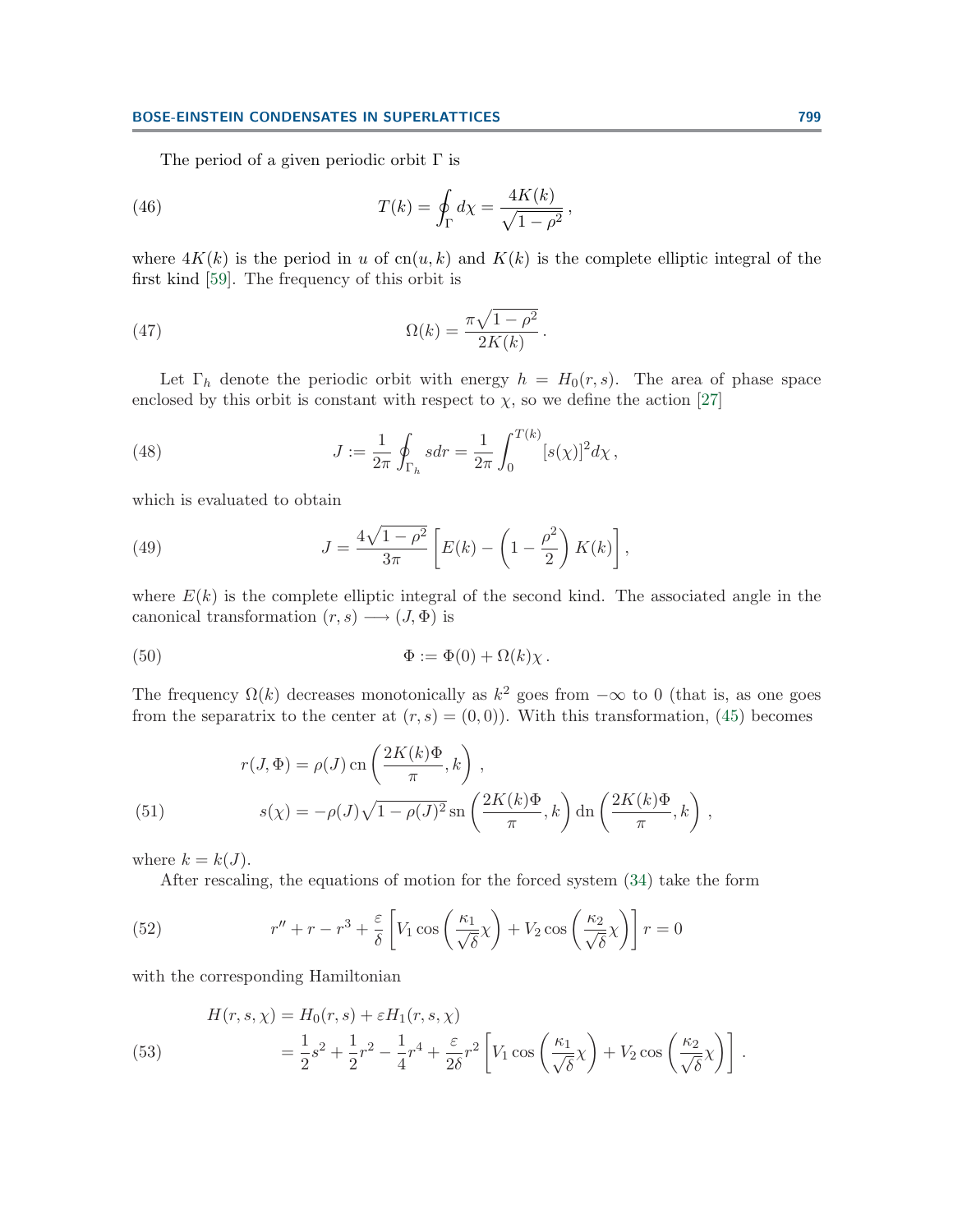<span id="page-17-0"></span>In action-angle coordinates, this becomes

(54)

$$
H(\Phi, J, \chi) = \frac{1}{2}\rho(J)^2 - \frac{1}{4}\rho(J)^4 + \frac{\varepsilon}{2\delta}\rho(J)^2 \operatorname{cn}^2\left(\frac{2K(k)\Phi}{\pi}, k\right) \left[V_1 \cos\left(\frac{\kappa_1}{\sqrt{\delta}}\chi\right) + V_2 \cos\left(\frac{\kappa_2}{\sqrt{\delta}}\chi\right)\right].
$$

A more convenient action-angle pair  $(\phi, j)$  is obtained using the canonical transformation  $(\Phi, J) \longrightarrow (\phi, j)$ , defined by the relations

(55) 
$$
j(J) = \frac{1}{2}\rho(J)^2, \quad \Phi(\phi, j) = \frac{\phi}{J'(j)},
$$

where

(56) 
$$
k^{2} = \frac{j}{2j - 1},
$$

$$
J(j) = \frac{2}{3}\sqrt{1 - 2j} \left[ \tilde{E}(j) - (1 - j)\tilde{K}(j) \right],
$$

$$
\tilde{K}(j) = \frac{2}{\pi}K[k(j)], \quad \tilde{E}(j) = \frac{2}{\pi}E[k(j)].
$$

Additionally,

(57) 
$$
J'(j) := \frac{dJ}{dj} = \sqrt{1 - 2j}\tilde{K}(j) = \frac{1 - 2j}{\Omega(j)}.
$$

Note that  $J \sim j$  for small-amplitude motion. Furthermore,  $j = 0$  at the origin, and  $j = 1/2$ on the separatrix. The Hamiltonian (54) becomes

(58) 
$$
H(\phi, j, \chi) = j - j^2 + \frac{\epsilon}{\delta} j \operatorname{cn}^2 \left( \frac{\tilde{K}(j)}{J'(j)} \phi, k \right) \left[ V_1 \cos \left( \frac{\kappa_1}{\sqrt{\delta}} \chi \right) + V_2 \cos \left( \frac{\kappa_2}{\sqrt{\delta}} \chi \right) \right].
$$

**4.3. Perturbative analysis.** A subsequent  $\mathcal{O}(\epsilon)$  analysis at this stage allows us to study 2n:1 subharmonic resonances for all  $n \in \mathbb{Z}$ . Fourier expanding the cn function yields

(59) 
$$
\operatorname{cn}^{2}\left(\frac{\tilde{K}(j)}{J'(j)}\phi, k\right) = \mathcal{B}_{0}(j) + \sum_{l=1}^{\infty} \mathcal{B}_{l} \cos\left(\frac{2l\phi}{J'(j)}\right),
$$

where the coefficients  $\mathcal{B}_l(j)$  are obtained by convolving the Fourier coefficients [\[62,](#page-24-0) [50\]](#page-23-0),

(60)  

$$
B_n(j) = \frac{4}{k(j)\tilde{K}(j)} b_n[k(j)],
$$

$$
b_n(k) = \frac{1}{2} \text{sech}\left[\left(n + \frac{1}{2}\right) \frac{\pi K'(k)}{K(k)}\right],
$$

of the cn function in (58), where  $K'(k) := K(k)$ √  $(1 - k^2)$  is the complementary complete elliptic integral of the first kind [\[59,](#page-24-0) [1\]](#page-21-0).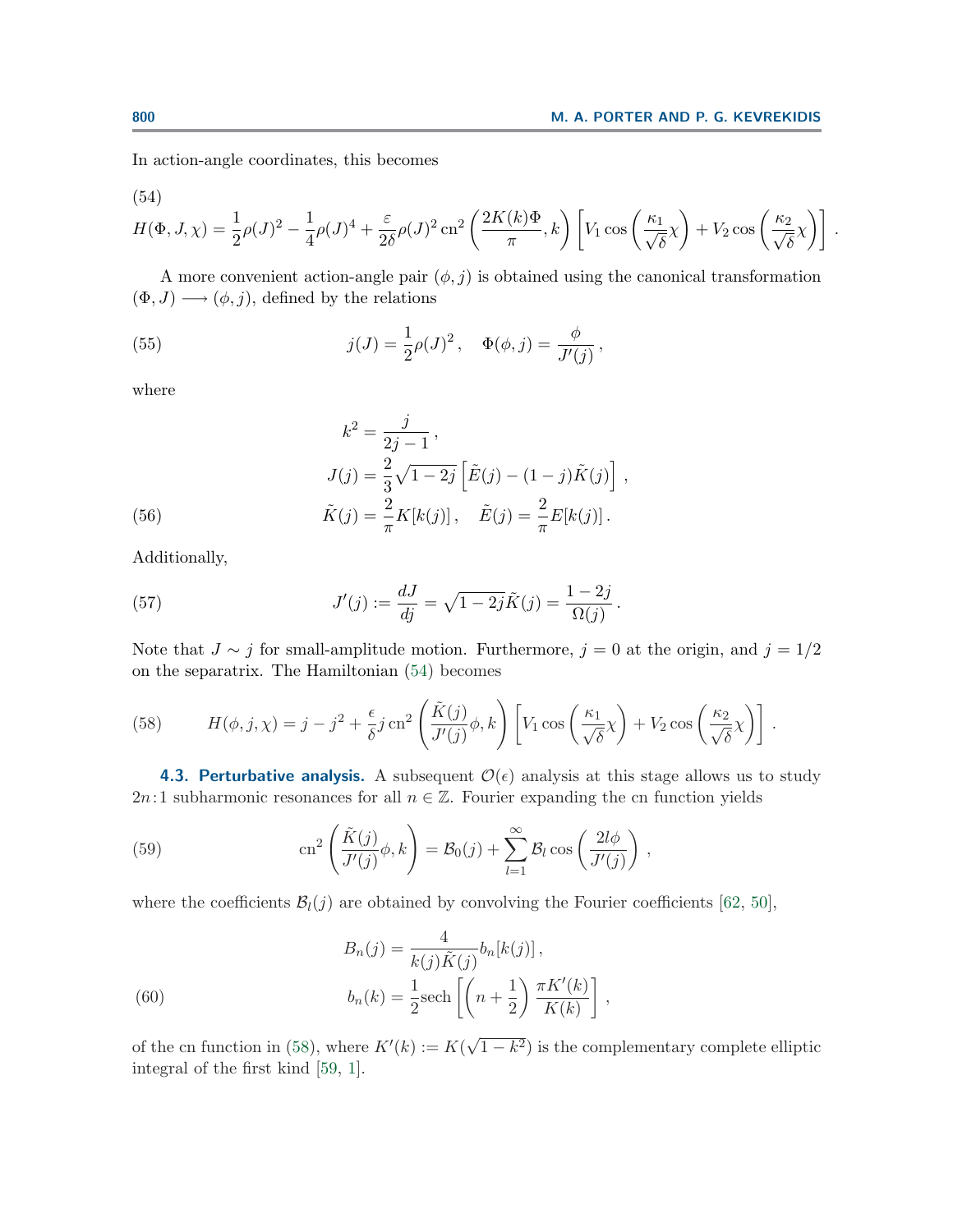## <span id="page-18-0"></span>**BOSE-EINSTEIN CONDENSATES IN SUPERLATTICES 1001 1001 1001 1001 801**

The resulting  $O(\varepsilon)$  term in the Hamiltonian [\(58\)](#page-17-0) is

$$
\varepsilon H_1(\phi, j, \chi) = \frac{\varepsilon}{\delta} j \mathcal{B}_0(j) \left[ V_1 \cos \left( \frac{\kappa_1}{\sqrt{\delta}} \chi \right) + V_2 \cos \left( \frac{\kappa_2}{\sqrt{\delta}} \chi \right) \right] + \frac{\varepsilon}{2\delta} j V_1 \sum_{l=1}^{\infty} \mathcal{B}_l(j) \left[ \cos \left( \frac{2l\phi}{J'(j)} + \frac{\kappa_1}{\sqrt{\delta}} \chi \right) + \cos \left( \frac{2l\phi}{J'(j)} - \frac{\kappa_1}{\sqrt{\delta}} \chi \right) \right] + \frac{\varepsilon}{2\delta} j V_2 \sum_{l'=1}^{\infty} \mathcal{B}_{l'}(j) \left[ \cos \left( \frac{2l'\phi}{J'(j)} + \frac{\kappa_2}{\sqrt{\delta}} \chi \right) + \cos \left( \frac{2l'\phi}{J'(j)} - \frac{\kappa_2}{\sqrt{\delta}} \chi \right) \right] .
$$

The Hamiltonian (61) is an expansion over infinitely many subharmonic resonance bands for each of the primary and secondary sublattices. Each resonance corresponds to a single harmonic in (61). To isolate individual resonances, we apply the canonical, near-identity transformation [\[62,](#page-24-0) [50\]](#page-23-0)

(62) 
$$
\phi = Q_i + \varepsilon \frac{\partial W_1}{\partial P} + \mathcal{O}(\varepsilon^2),
$$

$$
j = P - \varepsilon \frac{\partial W_1}{\partial Q_i} + \mathcal{O}(\varepsilon^2)
$$

to  $(61)$  with an appropriate generating function  $W_1$  that removes all the resonances except the one of interest. The subscript i in  $Q_i$  specifies whether one is considering a resonance with respect to the primary or secondary sublattice. The transformation (62) is valid in a neighborhood of this  $2n:1$  resonance and yields an autonomous one-degree-of-freedom resonance Hamiltonian that determines its local dynamics,

(63) 
$$
K(Q, P, \chi; n) = P - P^2 + \frac{\varepsilon}{2\delta} V_i P \mathcal{B}_n(P) \cos\left(\frac{2nQ_i}{J'(P)} - \frac{\kappa_i}{\sqrt{\delta}}\chi\right) + \mathcal{O}(\epsilon^2).
$$

In focusing on a single resonance band in phase space, one restricts  $P$  to a neighborhood of  $P_n$ , which denotes the location of the nth resonant torus associated with periodic orbits in  $2n:1$  spatial resonance with the primary  $(i = 1)$  or secondary  $(i = 2)$  sublattice (recall that  $\kappa_1 < \kappa_2$ ).

The resonance relation associated with  $2n:1$  resonances with respect to the *i*th sublattice is [\[50\]](#page-23-0)

(64) 
$$
\frac{\kappa_i}{\sqrt{\delta}} = \pm 2n\Omega(P_n).
$$

Because  $\Omega \leq 1$  is a decreasing function of  $P \in [0, 1/2)$ , the associated resonance band is present when

(65) 
$$
\frac{\kappa_i}{\sqrt{\delta}} \leq 2n.
$$

For example, when  $\kappa_i = 2.5$  and  $\delta = 1$ , there are resonances of order 4:1, 6:1, 8:1, etc., but there are no resonances of order 2 : 1. Analytical expressions for the sizes of the resonance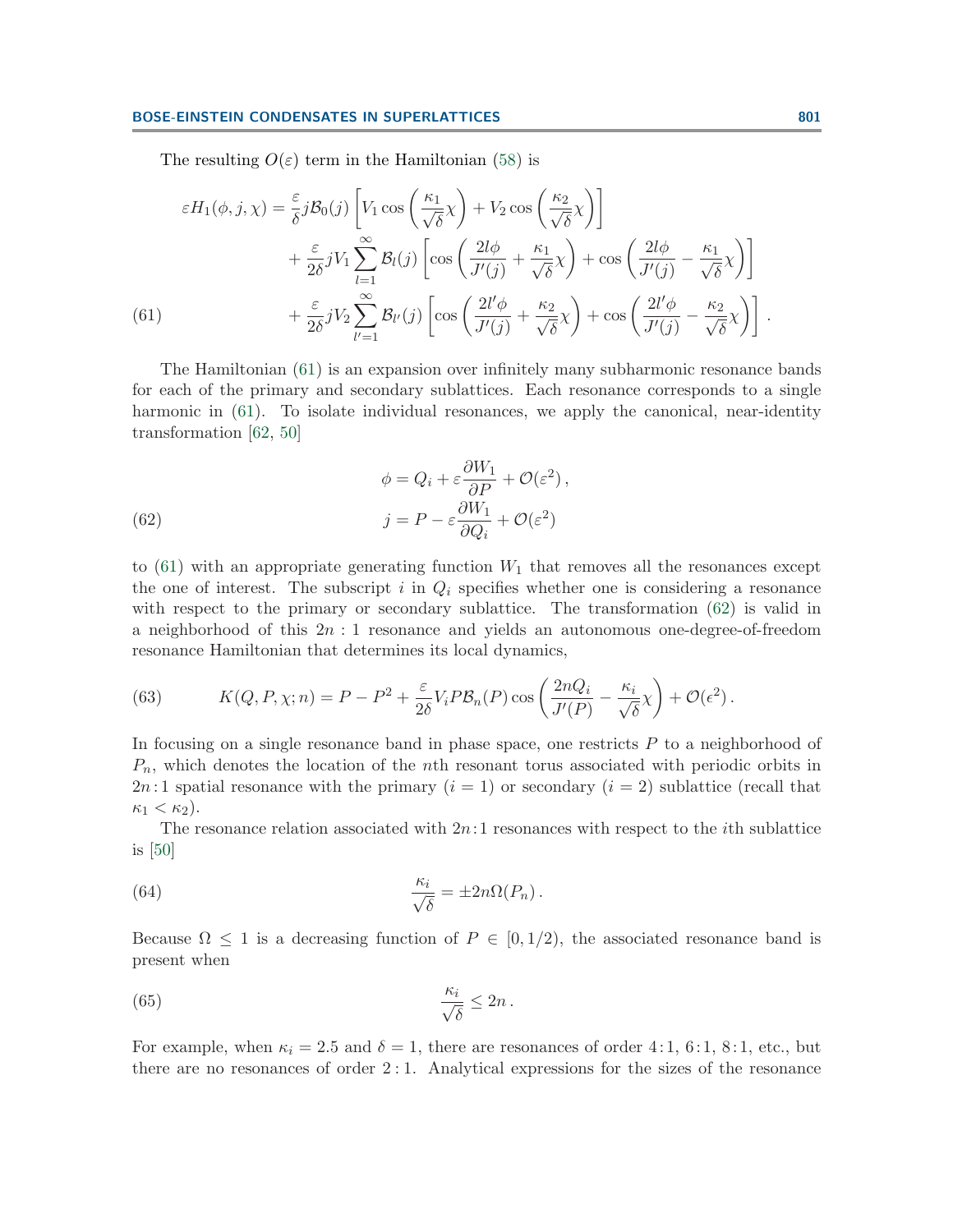bands and the locations of their saddles and centers are the same as those obtained for BECs loaded into OLs; they are derived in [\[50\]](#page-23-0).

To examine the time-evolution of period-multiplied solutions, we need only the locations of centers, which are obtained by applying one more canonical transformation. We use the generating function

(66) 
$$
F_i(Q_i, Y, \chi; n) = Q_i Y - \frac{\kappa_i}{2n\sqrt{\delta}} J(Y) \chi,
$$

which yields

(67) 
$$
P = \frac{\partial F_i}{\partial Q_i}(Q_i, Y, \chi) = Y,
$$

$$
\xi = \frac{\partial F_i}{\partial Y}(Q_i, Y, \chi) = Q_i - \frac{\kappa_i}{2n\sqrt{\delta}}J'(Y)\chi.
$$

The resonance Hamiltonian [\(63\)](#page-18-0) becomes

(68) 
$$
K_n(\xi, Y) = K(Q_i, P, \chi; n) + \frac{\partial F_i}{\partial \chi}(Q_i, Y, \chi)
$$

$$
= Y - Y^2 - \frac{\kappa_i}{2n\sqrt{\delta}} J(Y) + \frac{\varepsilon}{2\delta} V_i Y \mathcal{B}_n(Y) \cos\left(\frac{2n\xi}{J'(Y)}\right),
$$

which is integrable in the  $(Y, \xi)$  coordinate system.

The centers of the KAM islands associated with this resonance occur at [\[50\]](#page-23-0)

(69) 
$$
Y_c = Y_n + \varepsilon \Delta Y + \mathcal{O}(\varepsilon^2),
$$

where

(70) 
$$
\Delta Y = \mp \frac{1}{2\delta} \left[ \frac{\mathcal{B}_n(Y_n) + Y_n \frac{d\mathcal{B}_n}{dY}(Y_n)}{\Omega(Y_n)\sqrt{1 - 2Y_n}\tilde{K}'(Y_n) - 1} \right],
$$

and the sign is – when n is even and + when n is odd. One then converts the value  $Y_c$ back to the original coordinates to obtain an estimate  $(R_c, S_c)$  of the location of the center in phase space. (One obtains the locations of the other centers associated with the same resonance band using iterates of  $(R_c, S_c)$  under a Poincaré map, but we need only one of these centers for a given resonance to examine the time-evolution under the GP equation [\(3\)](#page-2-0) of these solutions, which provide the initial wavefunctions for the PDE simulations.)

In our numerical computations, we use the parameter values  $\hbar = 2m = 1, \delta = 1, \alpha = -1$ ,  $\varepsilon = 0.01$ , and  $V_1 = 1$  in [\(3\)](#page-2-0) and [\(34\)](#page-14-0). With  $\kappa = 1.5$ , there is a center for the 2:1 resonance with respect to the primary sublattice at  $R_c \approx 0.753$  and  $S_c = 0$ , so one uses  $R = 0.753 \cos(\kappa_1 x/2)$ as an initial wavefunction in simulations of [\(3\)](#page-2-0) for any height  $V_2$  and wavenumber  $\kappa_2$  of the secondary sublattice. Such a solution is shown in Figure [4](#page-20-0) for  $V_2 = 2$  and  $\kappa_2 = 3\kappa_1$ . It is dynamically stable and sustains only small amplitude variations (but is otherwise essentially stationary). One can similarly examine initial wavefunctions corresponding to 2:1 resonances with respect to the secondary sublattice.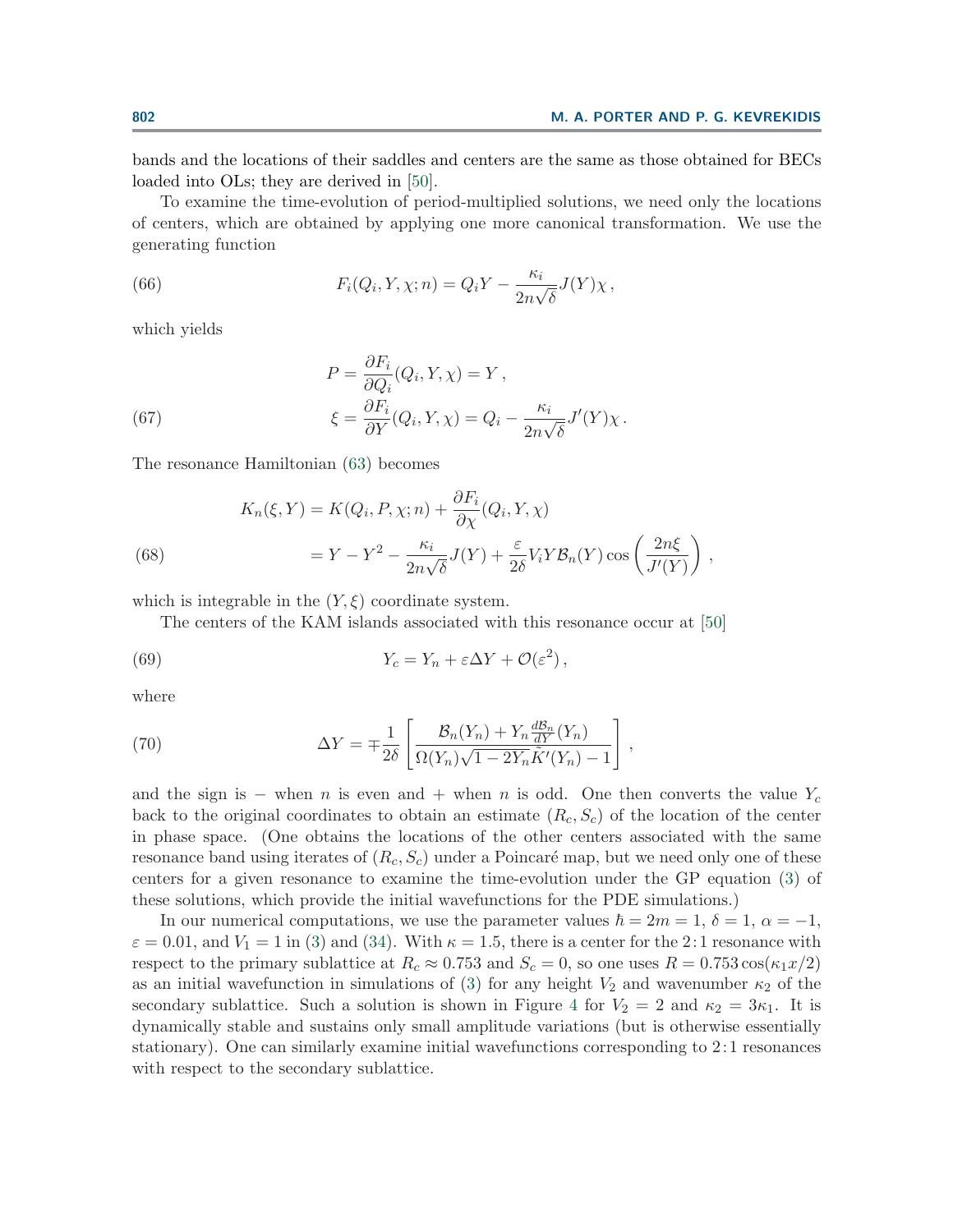<span id="page-20-0"></span>

**Figure 4.** Same as Figure [1](#page-10-0), but for a 2:1 resonance with respect to the primary sublattice. The solution described in the text  $(R = 0.753 \cos(\kappa_1 x/2)$  with  $\kappa_1 = 1.5 = \kappa_2/3$ ) is used as the initial condition (see the text for further parameter details). The solution appears to be dynamically stable and sustains only a small-amplitude oscillation.



**Figure 5.** Same as Figure [1](#page-10-0), but for a 4:1 resonance with respect to the primary sublattice. The solution described in the text  $(R = 0.691 \cos(\kappa_1 x/4) + 0.518 \sin(\kappa_1 x/4)$  with  $\kappa_1 = 2.5 = \kappa_2/3$  is used as the initial condition (see the text for further parameter details). While structurally stable, the solution pattern appears to be a wriggling one, indicating a spatio-temporal breathing.

With  $\kappa_1 = 2.5$ , there is a center for the 4:1 resonance with respect to the primary sublattice at  $(R_c, S_c) \approx (0.691, 0.324)$ , so (recalling the chain rule) one uses  $R = 0.691 \cos(\kappa_1 x/4)$  +  $0.518 \sin(\kappa_1 x/4)$  as an initial wavefunction in simulations of [\(3\)](#page-2-0). The results with  $\kappa_2 = 3\kappa_1$ and  $V_2 = 2$  are shown in Figure 5. We observe a wriggling pattern in the contour plot (in the left panel), which indicates (structurally stable) spatio-temporally oscillatory behavior of the condensate.

With  $\kappa_1 = 3.8$ , there is a center for the 6:1 resonance with respect to the primary sublattice at  $R_c \approx 0.859$  and  $S_c = 0$ , so one uses  $R = 0.859 \cos(\kappa_1 x/6)$  as an initial wavefunction in simulations of [\(3\)](#page-2-0). We observe that this period-multiplied state is stable with small-amplitude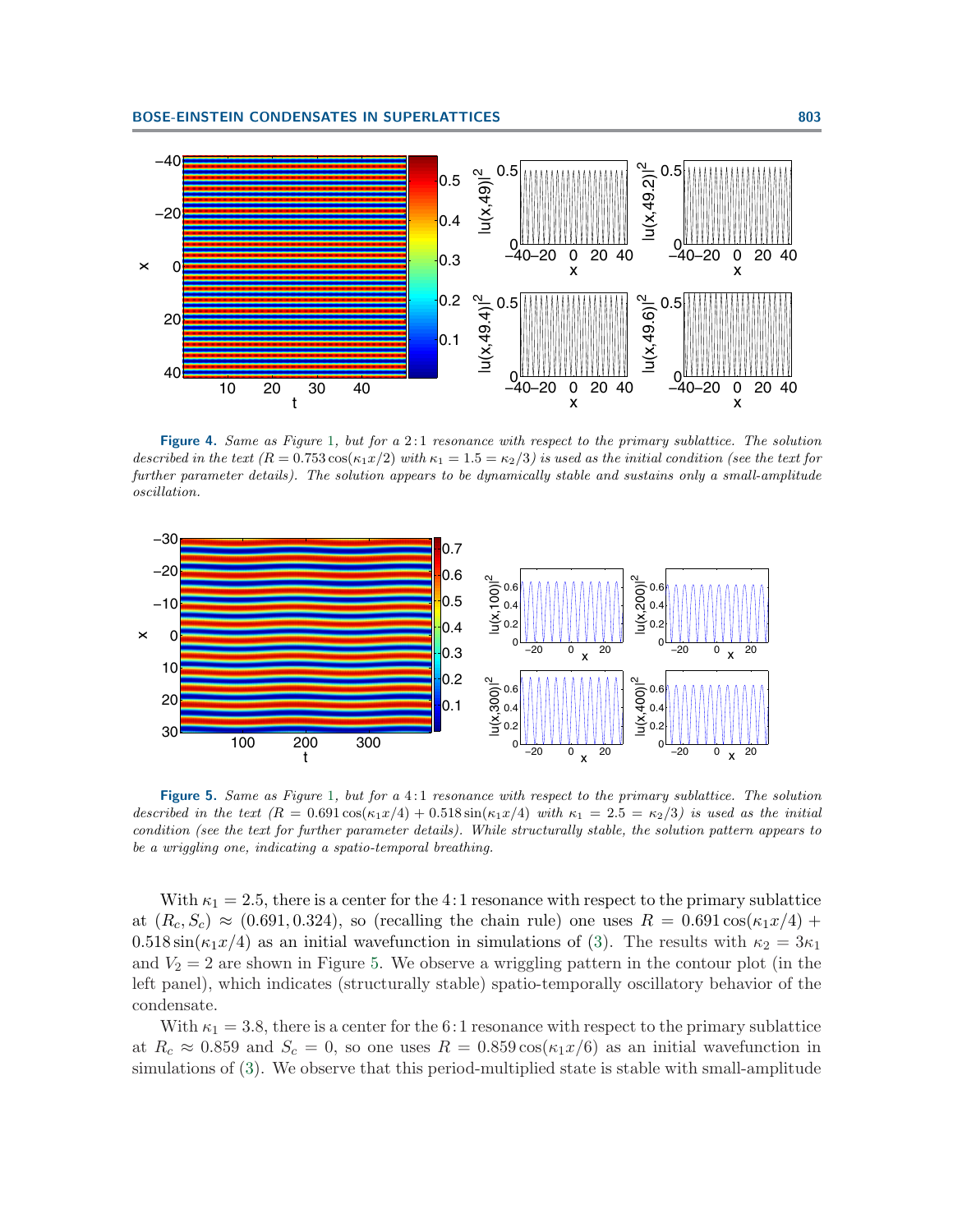<span id="page-21-0"></span>oscillations, as was the case for 2:1 resonances. At the same value of  $\kappa_1$ , there is a center for the 8:1 resonance with respect to the primary sublattice at  $R_c \approx 0.9354$  and  $S_c \approx 0.0718$ , so one uses  $R = 0.9354 \cos(\kappa_1 x/8) + 0.151 \sin(\kappa_1 x/8)$  as an initial wavefunction. As was the case for 4 : 1 resonances, PDE simulations reveal structurally stable spatio-temporally oscillatory behavior of the condensate (shown for 4:1 resonances as a wriggling pattern in the left panel of Figure [5\)](#page-20-0). This difference between "odd" and "even" subharmonic resonances arises from the fact that the former contain centers on the R-axis, whereas the latter do not. The resulting initial conditions in the even case hence require both sine and cosine harmonics, resulting in the observed spatio-temporal breathing.

From a more general standpoint, resonance bands emerge from resonant KAM tori at action values  $P_*$  that satisfy a (three-term) resonance relation with respect to both sublattices [\[60,](#page-24-0) [61\]](#page-24-0),

(71) 
$$
n_1 \frac{\kappa_1}{\sqrt{\delta}} + n_2 \frac{\kappa_2}{\sqrt{\delta}} = 2n\Omega(P_*)
$$

where  $n, n_1$ , and  $n_2$  all take integer values. The single-sublattice resonance relation [\(64\)](#page-18-0) is a special case of (71).

**5. Conclusions.** In this work, we analyzed spatially extended coherent structure solutions of the Gross–Pitaevskii (GP) equation in optical superlattices describing the dynamics of cigar-shaped Bose–Einstein condensates (BECs) in such potentials. To do this, we derived amplitude equations governing the evolution of spatially modulated states of the BEC. We used second-order multiple scale perturbation theory to study spatial harmonic resonances with respect to a single sublattice, as well as additive and subtractive ultrasubharmonic resonances. Harmonic resonances are a second-order effect that can occur in regular periodic lattices, but ultrasubharmonic resonances can occur only in superlattice potentials, as they arise from the interaction of multiple lattice substructures. In each situation, we determined the resulting dynamical equilibria, which represent spatially periodic solutions, and examined the stability of these corresponding solutions via direct simulations of the GP equation. In every case considered, the solutions (nonresonant, resonant with a single sublattice, and resonant due to interactions with both sublattices) were found numerically to be dynamically stable under time-evolution of the GP equation. Finally, we used Hamiltonian perturbation theory to construct subharmonically resonant solutions, whose spatio-temporal dynamics we illustrated numerically in a number of prototypical cases.

**Acknowledgments.** We wish to acknowledge Todd Kapitula for numerous useful interactions and discussions during the early stages of this work, and the three anonymous referees and the SIADS editors for several helpful comments and suggestions. We also thank Jit Kee Chin, Peter Engels, and Li You for useful interactions.

### **REFERENCES**

- [1] M. ABRAMOWITZ AND I. STEGUN, EDS., Handbook of Mathematical Functions with Formulas, Graphs, and Mathematical Tables, Applied Mathematics Series 55, National Bureau of Standards, Washington, DC, 1964.
- [2] G. L. Alfimov, P. G. Kevrekidis, V. V. Konotop, and M. Salerno, Wannier functions analysis of the nonlinear Schrödinger equation with a periodic potential, Phys. Rev. E,  $66$  (2002), paper 046608.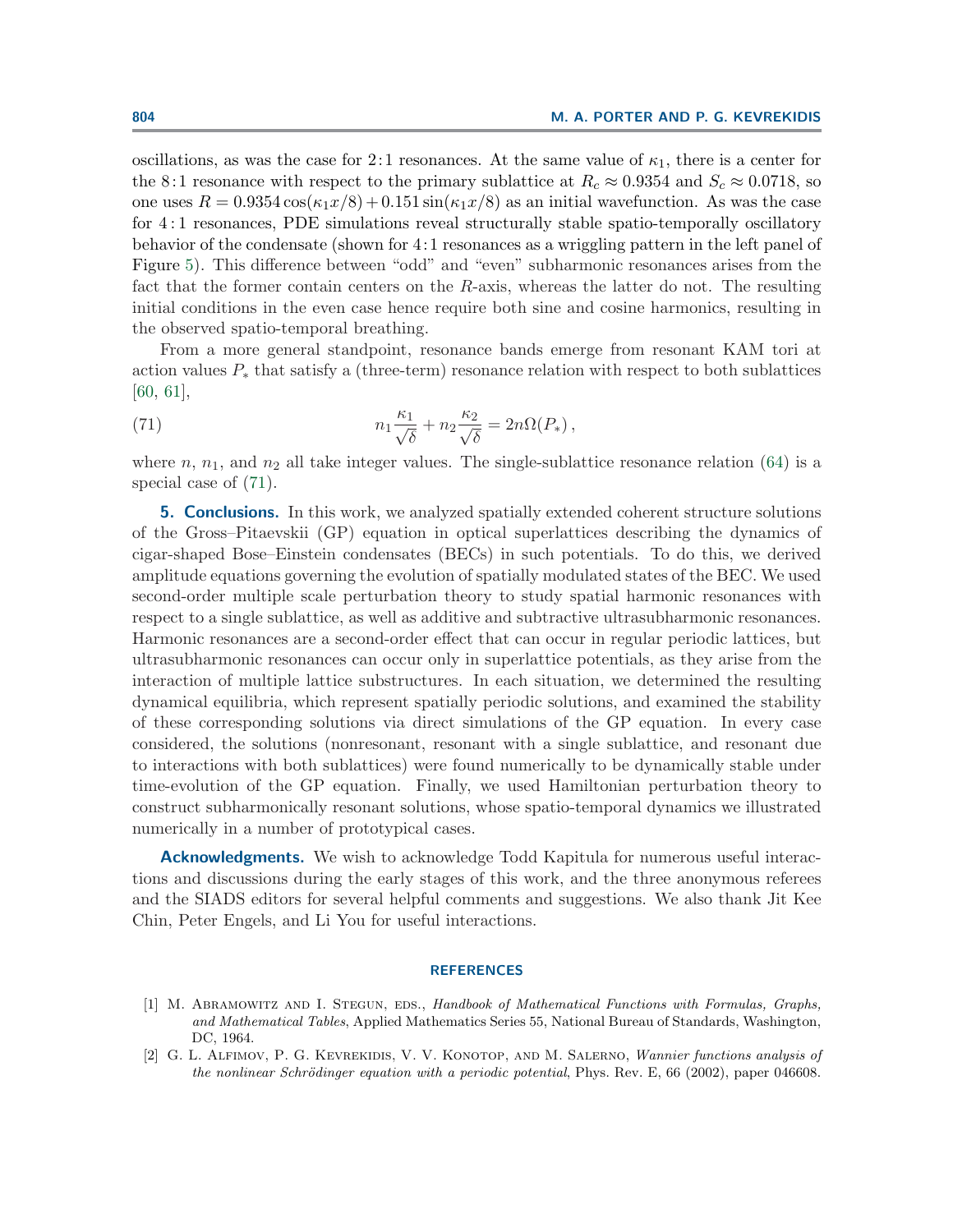- <span id="page-22-0"></span>[3] B. P. ANDERSON AND M. A. KASEVICH, Macroscopic quantum interference from atomic tunnel arrays, Science, 282 (1998), pp. 1686–1689.
- [4] M. H. Anderson, J. R. Ensher, M. R. Matthews, C. E. Wieman, and E. A. Cornell, Observation of Bose–Einstein condensation in a dilute atomic vapor, Science, 269 (1995), pp. 198–201.
- [5] T. Anker, M. Albiez, R. Gati, S. Hunsmann, B. Eiermann, A. Trombettoni, and M. K. Oberthaler, Nonlinear self-trapping of matter waves in periodic potentials, Phys. Rev. Lett., 94 (2005), paper 020403.
- [6] N. W. ASHCROFT AND N. D. MERMIN, Solid State Physics, Brooks/Cole, South Melbourne, Australia, 1976.
- [7] B. B. Baizakov, V. V. Konotop, and M. Salerno, Regular spatial structures in arrays of Bose– Einstein condensates induced by modulational instability, J. Phys. B, 35 (2002), pp. 5105–5119.
- [8] Y. B. BAND, I. TOWERS, AND B. A. MALOMED, Unified semiclassical approximation for Bose–Einstein condensates: Application to a BEC in an optical potential, Phys. Rev. A, 67 (2003), paper 023602.
- [9] C. M. BENDER AND S. A. ORSZAG, Advanced Mathematical Methods for Scientists and Engineers, McGraw–Hill, New York, 1978.
- [10] K. BERG-SØRENSEN AND K. MØLMER, Bose–Einstein condensates in spatially periodic potentials, Phys. Rev. A, 58 (1998), pp. 1480–1484.
- [11] V. A. BRAZHNYI AND V. V. KONOTOP, Theory of nonlinear matter waves in optical lattices, Modern Phys. Lett. B, 18 (2004), pp. 627–651.
- [12] J. C. Bronski, L. D. Carr, R. Carretero-Gonzalez, B. Deconinck, J. N. Kutz, and K. Promis- ´ LOW, Stability of attractive Bose–Einstein condensates in a periodic potential, Phys. Rev. E, 64 (2001), paper 056615.
- [13] J. C. BRONSKI, L. D. CARR, B. DECONINCK, AND J. N. KUTZ, Bose–Einstein condensates in standing waves: The cubic nonlinear Schrödinger equation with a periodic potential, Phys. Rev. Lett., 86 (2001), pp. 1402–1405.
- [14] J. C. BRONSKI, L. D. CARR, B. DECONINCK, J. N. KUTZ, AND K. PROMISLOW, Stability of repulsive Bose–Einstein condensates in a periodic potential, Phys. Rev. E, 63 (2001), paper 036612.
- [15] L. BRUSCH, A. TORCINI, M. VAN HECKE, M. G. ZIMMERMANN, AND M. BÄR, Modulated amplitude waves and defect formation in the one-dimensional complex Ginzburg–Landau equation, Phys. D, 160 (2001), pp. 127–148.
- [16] L. BRUSCH, M. G. ZIMMERMANN, M. VAN HECKE, M. BÄR, AND A. TORCINI, Modulated amplitude waves and the transition from phase to defect chaos, Phys. Rev. Lett., 85 (2000), pp. 86–89.
- [17] K. BURNETT, M. EDWARDS, AND C. W. CLARK, The theory of Bose–Einstein condensation of dilute gases, Physics Today, 52 (1999), pp. 37–42.
- [18] R. CARRETERO-GONZÁLEZ AND K. PROMISLOW, *Localized breathing oscillations of Bose–Einstein con*densates in periodic traps, Phys. Rev. A, 66 (2002), paper 033610.
- [19] F. S. Cataliotti, L. Fallani, F. Ferlaino, C. Fort, P. Maddaloni, and M. Inguscio, Superfluid current disruption in a chain of weakly coupled Bose–Einstein condensates, New J. Phys., 5 (2003), pp. 71.1–71.7.
- [20] D.-I. Choi AND Q. Niu, Bose–Einstein condensates in an optical lattice, Phys. Rev. Lett., 82 (1999), pp. 2022–2025.
- [21] F. DALFOVO, S. GIORGINI, L. P. PITAEVSKII, AND S. STRINGARI, Theory of Bose–Einstein condensation on trapped gases, Rev. Modern Phys., 71 (1999), pp. 463–512.
- [22] K. B. Davis, M.-O. Mewes, M. R. Andrews, N. J. van Druten, D. S. Durfee, D. M. Kurn, and W. KETTERLE, *Bose–Einstein condensation in a gas of sodium atoms*, Phys. Rev. Lett., 75 (1995), pp. 3969–3973.
- [23] L. A. DMITRIEVA AND Y. A. KUPERIN, Spectral modelling of quantum superlattice and application to the Mott–Peierls simulated transitions, cond-mat/0311468, 2003.
- [24] E. A. Donley, N. R. Claussen, S. L. Cornish, J. L. Roberts, E. A. Cornell, and C. E. Weiman, Dynamics of collapsing and exploding Bose–Einstein condensates, Nature, 412 (2001), pp. 295–299.
- [25] Y. EKSIOGLU, P. VIGNOLO, AND M. P. TOSI, Matter-wave interferometry in periodic and quasi-periodic arrays, Optics Comm., 243 (2004), pp. 175–181.
- [26] N. GEMELKE, E. SARAJLIC, Y. BIDEL, S. HONG, AND S. CHU, *Period-doubling instability of Bose* Einstein condensates induced in periodically translated optical lattices, cond-mat/0504311, 2005.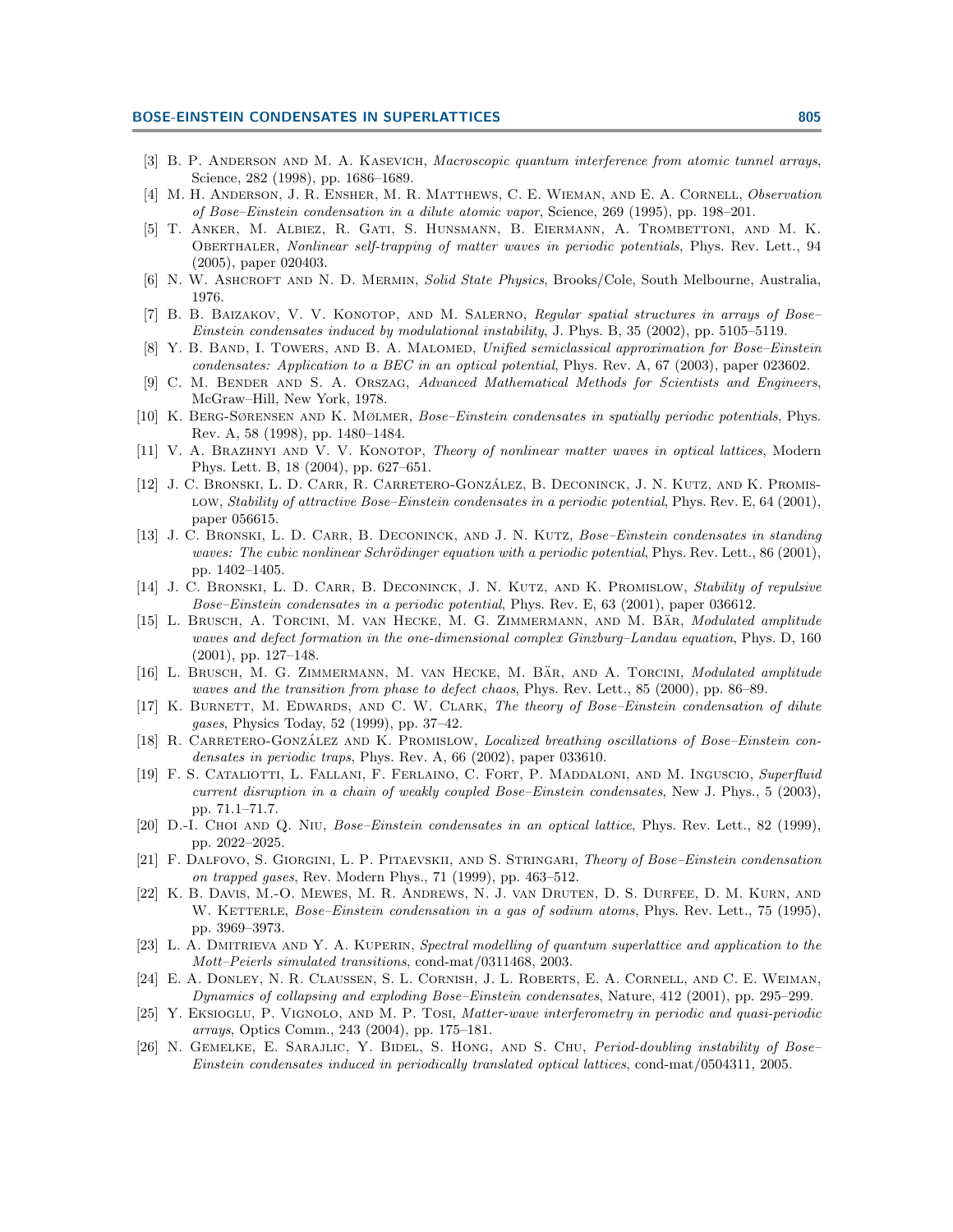- <span id="page-23-0"></span>[27] H. GOLDSTEIN, Classical Mechanics, 2nd ed., Addison-Wesley, Reading, MA, 1980.
- [28] M. GREINER, O. MANDEL, T. ESSLINGER, T. HÄNSCH, AND I. BLOCH, Quantum phase transition from a superfluid to a Mott insulator in a gas of ultracold atoms, Nature, 415 (2002), pp. 39–44.
- [29] E. W. Hagley, L. Deng, M. Kozuma, J. Wen, K. Helmerson, S. L. Rolston, and W. D. Phillips, A well-collimated quasi-continuous atom laser, Science, 283 (1999), pp. 1706–1709.
- [30] W. KETTERLE, *Experimental studies of Bose–Einstein condensates*, Physics Today, 52 (1999), pp. 30–35.
- [31] P. G. KEVREKIDIS, R. CARRETERO-GONZÁLEZ, D. J. FRANTZESKAKIS, AND I. KEVREKIDIS, Vortices in Bose–Einstein condensates: Some recent developments, Modern Phys. Lett. B, 18 (2004), pp. 1481– 1505.
- [32] P. G. KEVREKIDIS AND D. J. FRANTZESKAKIS, Pattern forming dynamical instabilities of Bose-Einstein condensates, Modern Phys. Lett. B, 18 (2004), pp. 173–202.
- [33] P. G. Kevrekidis, D. J. Frantzeskakis, B. A. Malomed, A. R. Bishop, and I. G. Kevrekidis, Dark-in-bright solitons in Bose–Einstein condensates with attractive interactions, New J. Phys., 5 (2003), pp. 64.1–64.17.
- [34] P. G. KEVREKIDIS, G. THEOCHARIS, D. J. FRANTZESKAKIS, AND B. A. MALOMED, Feshbach resonance management for Bose–Einstein condensates, Phys. Rev. Lett., 90 (2003), paper 230401.
- [35] T. KöHLER, Three-body problem in a dilute Bose–Einstein condensate, Phys. Rev. Lett., 89 (2002), paper 210404.
- [36] D. F. Lawden, *Elliptic Functions and Applications*, Appl. Math. Sci. 80, Springer-Verlag, New York, 1989.
- [37] P. J. Y. Louis, E. A. OSTROVSKAYA, AND Y. S. KIVSHAR, Matter-wave dark solitons in optical lattices, J. Opt. B Quantum Semiclassical Opt., 6 (2004), pp. S309–S317.
- [38] P. J. Y. Louis, E. A. Ostrovskaya, C. M. Savage, and Y. S. Kivshar, Bose–Einstein condensates in optical lattices: Band-gap structure and solitons, Phys. Rev. A, 67 (2003), paper 013602.
- [39] M. MACHHOLM, A. NICOLIN, C. J. PETHICK, AND H. SMITH, Spatial period-doubling in Bose–Einstein condensates in an optical lattice, Phys. Rev. A, 69 (2004), paper 043604.
- [40] M. MACHHOLM, C. J. PETHICK, AND H. SMITH, Band structure, elementary excitations, and stability of a Bose–Einstein condensate in a periodic potential, Phys. Rev. A, 67 (2003), paper 053613.
- [41] B. A. MALOMED, Z. H. WANG, P. L. CHU, AND G. D. PENG, *Multichannel switchable system for spatial* solitons, J. Opt. Soc. Amer. B Opt. Phys., 16 (1999), pp. 1197–1203.
- [42] O. MORSCH, J. H. MÜLLER, M. CHRISTIANI, D. CIAMPINI, AND E. ARIMONDO, Bloch oscillations and mean-field effects of Bose–Einstein condensates in 1D optical lattices, Phys. Rev. Lett., 87 (2001), paper 140402.
- [43] E. J. MUELLER, Superfluidity and mean-field energy loops; Hysteretic behavior in Bose–Einstein condensates, Phys. Rev. A, 66 (2002), paper 063603.
- [44] A. H. NAYFEH AND D. T. MOOK, *Nonlinear Oscillations*, John Wiley & Sons, New York, 1995.
- [45] C. Orzel, A. K. Tuchman, M. L. Fenselau, M. Yasuda, and M. A. Kasevich, Squeezed states in a Bose–Einstein condensate, Science, 291 (2001), pp. 2386–2389.
- [46] P. Pedri, L. Pitaevskii, S. Stringari, C. Fort, S. Burger, F. S. Cataliotii, P. Maddaloni, F. MINARDI, AND M. INGUSCIO, Expansion of a coherent array of Bose–Einstein condensates, Phys. Rev. Lett., 87 (2001), paper 220401.
- [47] S. Peil, J. V. Porto, B. Laburthe Tolra, J. M. Obrecht, B. E. King, M. Subbotin, S. L. ROLSTON, AND W. D. PHILLIPS, Patterned loading of a Bose–Einstein condensate into an optical *lattice*, Phys. Rev. A,  $67$  (2003), paper 051603(R).
- [48] C. J. PETHICK AND H. SMITH, Bose–Einstein Condensation in Dilute Gases, Cambridge University Press, Cambridge, UK, 2002.
- [49] M. A. PORTER AND P. CVITANOVIĆ, Modulated amplitude waves in Bose–Einstein condensates, Phys. Rev. E, 69 (2004), paper 047201.
- [50] M. A. PORTER AND P. CVITANOVIĆ, A perturbative analysis of modulated amplitude waves in Bose– Einstein condensates, Chaos, 14 (2004), pp. 739–755.
- [51] M. A. PORTER, P. G. KEVREKIDIS, AND B. A. MALOMED, Resonant and non-resonant modulated amplitude waves for binary Bose–Einstein condensates in optical lattices, Phys. D, 196 (2004), pp. 106–123.
- [52] J. V. Porto, S. Rolston, B. Laburthe Tolra, C. J. Williams, and W. D. Phillips, Quantum information with neutral atoms as qubits, Philos. Trans. Math. Phys. Eng. Sci., 361 (2003), pp. 1417– 1427.